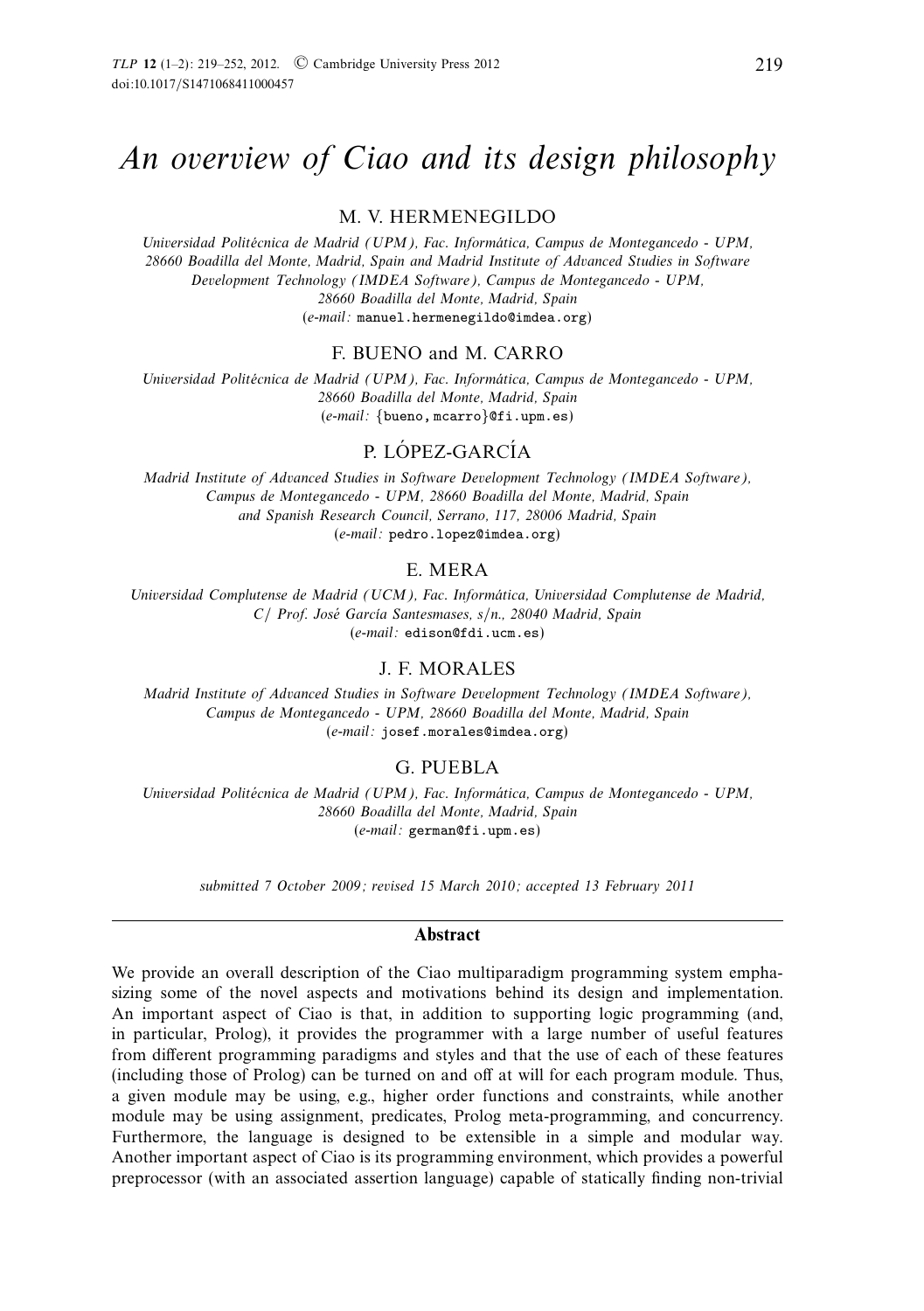bugs, verifying that programs comply with specifications, and performing many types of optimizations (including automatic parallelization). Such optimizations produce code that is highly competitive with other dynamic languages or, with the (experimental) optimizing compiler, even that of static languages, all while retaining the flexibility and interactive development of a dynamic language. This compilation architecture supports modularity and separate compilation throughout. The environment also includes a powerful autodocumenter and a unit testing framework, both closely integrated with the assertion system. The paper provides an informal overview of the language and program development environment. It aims at illustrating the design philosophy rather than at being exhaustive, which would be impossible in a single journal paper, pointing instead to previous Ciao literature.

KEYWORDS: Prolog, logic programming system, assertions, verification, extensible languages

## **1 Origins and initial motivations**

Ciao (Hermenegildo et al. 1994; Hermenegildo et al. 1999b; Bueno et al. 2009; Hermenegildo and The Ciao Development Team 2006) is a modern, multiparadigm programming language with an advanced programming environment. The ultimate motivation behind the system is to develop a combination of programming language and development tools that together help programmers produce in less time and with less effort code that has fewer or no bugs. Ciao aims at combining the flexibility of dynamic/scripting languages with the guarantees and performance of static languages. It is designed to run very efficiently on platforms ranging from small embedded processors to powerful multicore architectures. Figure 1 shows an overview of the Ciao system architecture and the relationships among its components, which will be explained throughout the paper.

Ciao has its main roots in the &-Prolog language and system (Hermenegildo and Greene 1991). &-Prolog's design was aimed at achieving higher performance than state-of-the-art sequential logic programming systems by exploiting parallelism, in particular, and-parallelism (Hermenegildo and Rossi 1995). This required the development of a specialized abstract machine, derived from early versions of SICStus Prolog (Swedish Institute for Computer Science 2009), capable of running a large number of (possibly non-deterministic) goals in parallel (Hermenegildo 1986; Hermenegildo and Greene 1991). The source language was also extended in order to allow expressing parallelism and concurrency in programs, and later to support constraint programming, including the concurrent and parallel execution of such programs (García de la Banda et al. 1996).

Parallelization was done either by hand or by means of the &-Prolog compiler, which was capable of automatically annotating programs for parallel execution (Muthukumar and Hermenegildo 1990; Muthukumar et al. 1999). This required developing advanced program analysis technology based on abstract interpretation (Cousot and Cousot 1977), which led to the development of the PLAI analyzer (Warren et al. 1988; Hermenegildo et al. 1992; Muthukumar and Hermenegildo 1992), based on Bruynooghe's approach (Bruynooghe 1991) but using a highly efficient fixpoint including memo tables, convergence acceleration, and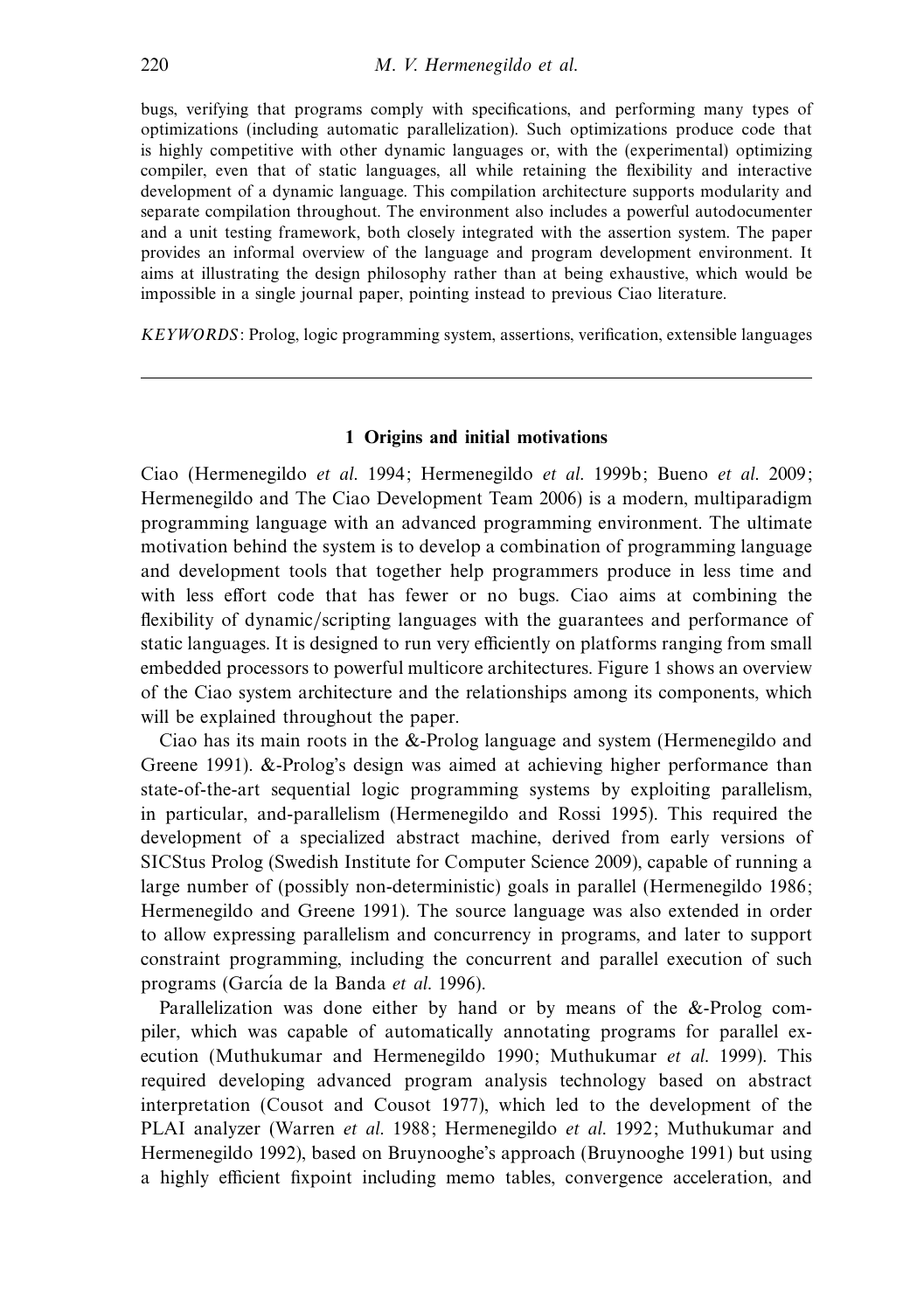

Fig. 1. A high-level view of the Ciao system.

dependency tracking. This analyzer inferred program properties such as independence among program variables (Muthukumar and Hermenegildo 1991; Muthukumar and Hermenegildo 1992), absence of side effects, non-failure (Bueno et al. 2004), determinacy (López-García et al. 2010a), data structure shape and instantiation state ("moded types") (Saglam and Gallagher 1995; Vaucheret and Bueno 2002), or upper and lower bounds on the sizes of data structures and the cost of procedures (Debray et al. 1990; Debray and Lin 1993; Debray et al. 1997). This was instrumental for performing automatic granularity control (Debray et al. 1990; López-García et al. 1996). In addition to automatic parallelization, the  $&$ -Prolog compiler performed other optimizations such as multiple (abstract) specialization (Puebla and Hermenegildo 1995). Additional work was also performed to extend the system to support other computation rules, such as the Andorra principle (Olmedilla *et al.*) 1993; Warren 1993) and other sublanguages and control rules.

In the process of gradually extending the capabilities of the  $&$ -Prolog system in the late 1980s/early 1990s, two things became clear. Firstly, the wealth of information inferred by the analyzers would also be very useful as an aid in the program development process. This led to the idea of the Ciao assertion language and preprocessor, two fundamental components of the Ciao system (even if neither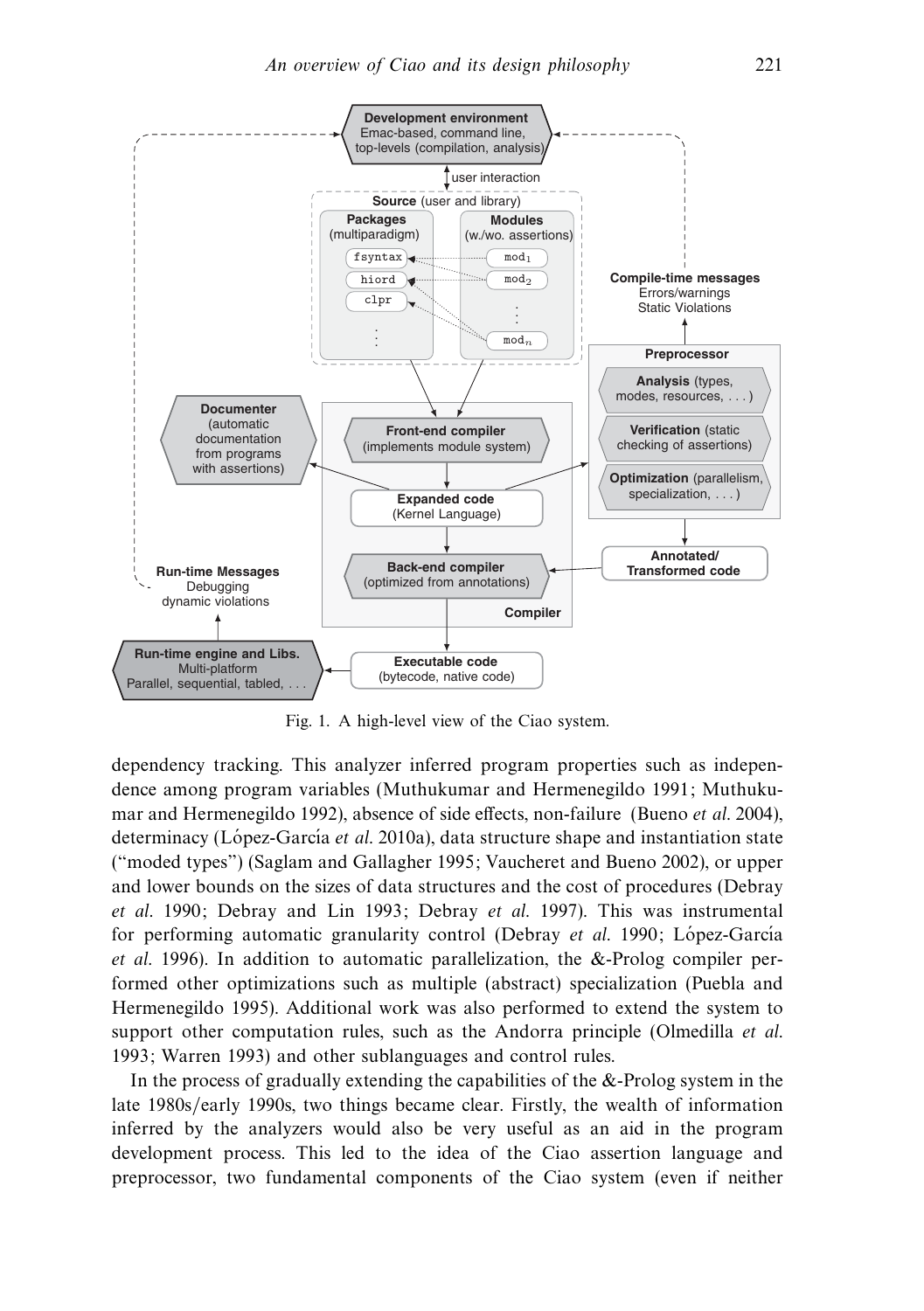of them are strictly required for developing or compiling programs). The Ciao assertion language (Puebla et al. 2000b) provides a homogeneous framework that allows, among other things, static and dynamic verification to work cooperatively in a unified way. The Ciao Preprocessor (CiaoPP (Hermenegildo et al. 1999a; Puebla et al. 2000a; Hermenegildo et al. 2005)) is a powerful tool capable of statically finding non-trivial bugs, verifying that the program complies with specifications (written in the assertion language), and performing many types of program optimizations.

A second realization was that many desirable language extensions could be supported efficiently within the same system if the underlying machinery implemented a relatively limited set of basic constructs (a kernel language) (Hermenegildo et al. 1994; Hermenegildo et al. 1999b) coupled with an easily programmable and modular way of defining new syntax and giving semantics to it in terms of that kernel language. This idea is not exclusive to Ciao, but in Ciao the facilities that enable building up from a simple kernel are explicitly available from the system programmer level to the application programmer level. The need to be able to define extensions based on some basic blocks led to the development of a novel module system (Cabeza and Hermenegildo 2000a), which allows writing language extensions (packages) by grouping together syntactic definitions, compilation options, and plugins to the compiler. The mechanisms provided for adding new syntax to the language and giving semantics to such syntax can be activated or deactivated on a per-compilation unit basis without interfering with other units. As a result all Ciao operators, "builtins," and most other syntactic and semantic language constructs are user-modifiable and live in *libraries*.<sup>1</sup> The Ciao module system also addresses the needs for modularity deriving from global analysis. We will start precisely with the introduction of the user view of packages.

## **2 Supporting multiple paradigms and useful features**

Packages allow Ciao to support multiple programming paradigms and styles in a single program. The different source-level sublanguages are supported by a compilation process stated by the corresponding package, typically via a set of rules defining source-to-source transformations into the kernel language. This kernel is essentially pure Prolog plus a number of basic, instrumental additional functionalities (such as the cut, non-logical predicates such as  $var/1$  or assert/1, threads, and attributed variables), all of which are in principle not visible to the user but can be used if needed at the kernel level to support higher level functionality. However, the actual nature of the kernel language is actually less important than the extensibility mechanisms that allow these extensions to be, from the point of view of the compiler, analyzers, autodocumenter, and language users, on a par with the native builtins. We will now show some examples of how the extensibility provided by the module

 $<sup>1</sup>$  In fact, some Ciao packages are portable with little modification to other logic and constraint logic</sup> programming systems. Others require support from the kernel language (e.g., concurrency), to provide the desired semantics or efficiency. In any case, packages offer a *modularized* view of language extensions to the user.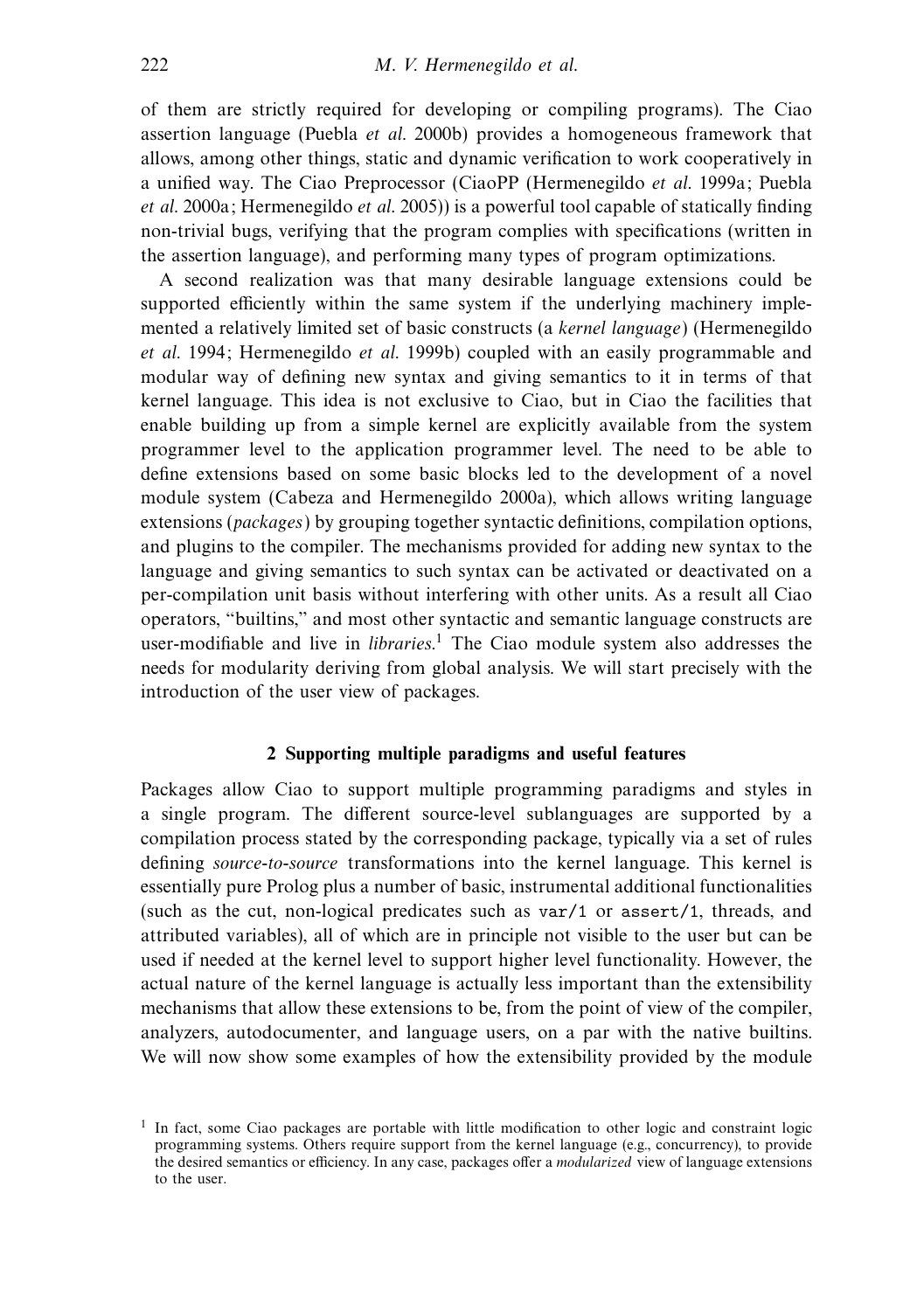```
\vert x \vert :- module(\vert x \vert, \vert x, [functional, lazy]).
2
3 \parallel nrev([]) := [].
4 \parallel nrev([H|T]) := \sim conc (nrev(T), [H]).
5
6 \mid \text{conc}([1], \quad L) := L.7 \parallel \text{conc}(\llbracket H \rrbracket T], K := \llbracket H \parallel \text{conc} (T, K) \rrbracket.
8
9 \parallel \text{fact}(N) := N=0 ? 1
_{10} | N > 0 ? N * fact (--N).
11
\|12\| :- lazy fun_eval nums_from/1.
_{13} nums_from(X) := [X | nums_from(X+1)].
14
\|\cdot\|: - use_module(library('lazy/lazy_lib'), [take/3]).
    nums(N) := \tilde{\tau} take(N, nums_from(0)).
```
Fig. 2. Some examples in Ciao functional notation.

system allows Ciao to incorporate the fundamental constructs from a number of programming paradigms.

We will use the examples in Figure 2 to illustrate general concepts regarding the module system and its extensibility. In Ciao, the first and second arguments of a module declaration (line 1) hold the module name and list of exports in the standard way. "" in the first argument means that the name of the module is the name of the file, without suffix, and in the second one that all definitions are exported. The third argument states a list of packages to be loaded (functional and lazy in this case, which provide functional notation and lazy evaluation). Packages are Ciao files that contain syntax and compilation rules and that are loaded by the compiler as plugins and unloaded when compilation finishes. Packages only modify the syntax and semantics of the module from where they are loaded, and therefore, other modules can use packages introducing incompatible syntax/semantics without clashing. Packages can also be loaded using use package declarations throughout the module.

*Functional programming:* functional notation (Casas et al. 2006) is provided by a set of packages, which, besides a convenient syntax to define predicates using a function-like layout, gives support for semantic extensions, which include higher order facilities (e.g., predicate abstractions and applications thereof) and, if so required, lazy evaluation. Semantically, the extension is related to logic-functional languages like Curry (Hanus *et al.*) but relies on flattening and resolution, using freeze/2 for lazy evaluation, instead of narrowing. For illustration, Figure 2 lists a number of examples using the Ciao functional notation. Thanks to the packages loaded by the module declaration, nrev and conc can be written in functional style by using multiple  $:=/2$  definitions. The  $\tilde{ }$  prefix operator in the second rule for nrev states that its argument (conc) is an interpreted function (a call to a predicate), as opposed to a data structure to unify with and return as a result of function invocation. This eval mark can be omitted when the predicate is marked for functional syntax. The recursive call to nrev does not need such a clarification,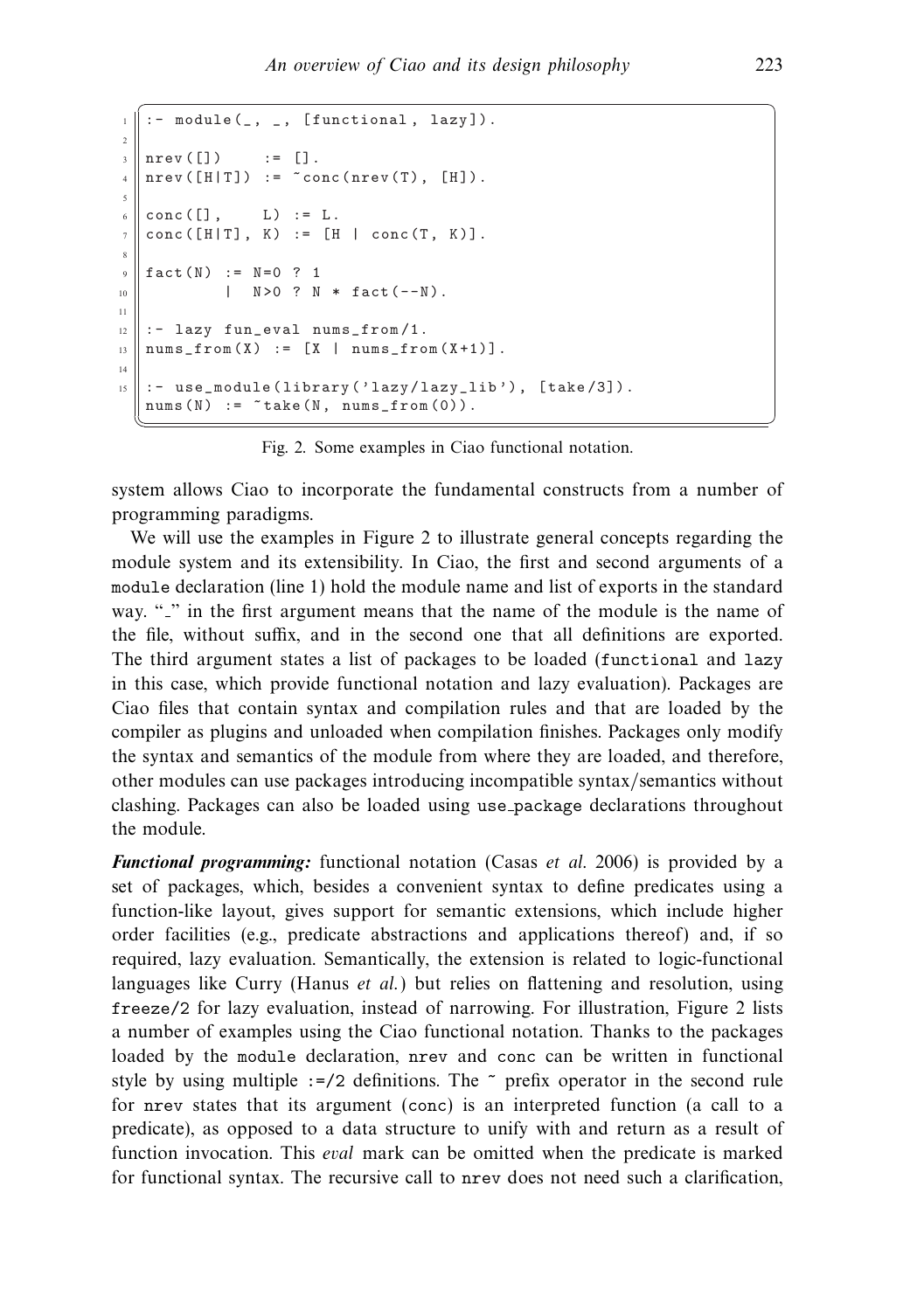because it is called within its own definition. The list constructor in conc is not marked for evaluation, and therefore, it stands for a data structure instead of a predicate call.

fact is written using a disjunction (marked by "|") of guards (delimited by "?"), which together commit the system to the first matching choice. Arithmetic operators are assumed to be evaluable by default, but this can be turned off with a special declaration. nums from is declared lazy, which makes it possible to write a recursion that is executed only up to the extent it is necessary. In this case, it is called by take (imported from a library of lazy functions/predicates), which, in turns, allows nums to (lazily) return a list of N numbers starting at 0.

The following queries produce the expected answer:

```
?- use_package(functional).
?- X = \text{rnew}([1, 2, 3]).
   X = [3, 2, 1]?- [3,2,1] = \text{r}_{\text{nrev}}(X).
   X = [1, 2, 3]
```
Loading the functional package in the top level allows using functional notation in it—the top level behaves in this sense essentially in the same way as a module. Since, in general, functional notation is just syntax, and thus, no directionality is implied, the second query to nrev/2 just instantiates its argument.

However, as mentioned before, other constructs such as conditionals do commit the system to the first matching case. The assertion language includes func assertions aimed at enforcing strictly "functional" behavior (e.g., being single moded, in the sense that a fixed set of inputs must always be ground and for them a single output is produced, etc.), and generating assertions (see later), which ensure that the code is used in a functional way.

Figure 3 lists more examples using functional and other packages, and the result after applying just the transformations brought in by the functional package. Note that the use of higher order in list of: a predicate is called using a syntax, which has a variable in the place of a predicate name. This is possible thanks to the hiord package (more on it later), which adds the necessary syntax and a compile-time translation into call/N.

*Classic and ISO-Prolog:* Ciao provides, through convenient defaults, an excellent Prolog system with support for ISO-Prolog. Other classical "builtins" expected by users, and which are provided by modern Prolog systems (YAP, SWI-Prolog, Quintus Prolog, SICStus Prolog, XSB, GNU Prolog, B-Prolog, BinProlog, etc.), are also conveniently available. In line with its design philosophy, in Ciao all of these features are optional and brought in from libraries rather than being part of the language. This is done in such a way that classical Prolog code runs without modifications: the Prolog libraries are automatically loaded when module declarations have only the first two arguments, which is the type of module declaration used by most Prolog systems (see Fig. 4, left). This is equivalent to loading only the "classic" package (Fig. 4, right).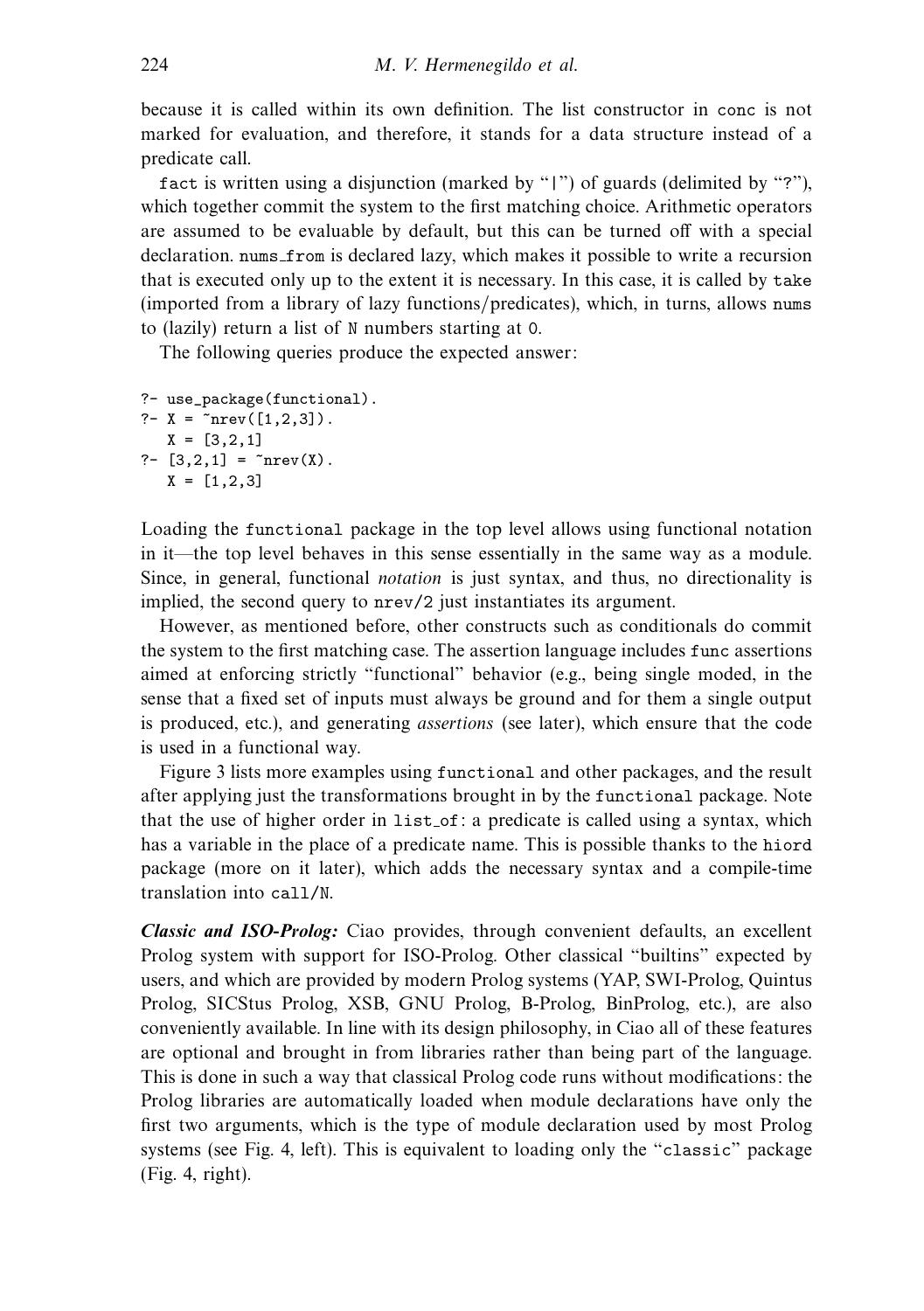```
:- module(someprops, _, [functional, hiord]).
2
3 \parallel color := red \parallel blue \parallel green.4
s \parallel 1ist := [] | [_ | list].
6
   list_of(T) := [] | [T | list_of(T)].8
9 \parallel sorted := [] | [_].
   sorted([X,Y|Z]) :- X @<Y, sorted([Y|Z]).
```

```
\|\cdot\| :- module(someprops, \Box, []).
2
3 \parallel color(red). color(blue). color(green).
4
\vert list([]).
6 \parallel list([_|T]) :- list(T).
7
\| \cdot - \text{use_model}(\text{engine}(\text{hiord\_rt})).9
_{10} | list_of (_, []).
11 list_of(T, [X|Xs]) :- call(T, X), list_of(T, Xs).
12
\| sorted ([]). sorted ([_]).
   sorted([X,Y|Z]) :- X @<Y, sorted([Y|Z]).
```


| $\vert$ :- module $(h, \lceil \text{main}/1 \rceil)$ . | $\ \cdot\ $ :- module (h, [main/1], [classic]).                                          |
|--------------------------------------------------------|------------------------------------------------------------------------------------------|
|                                                        | $\boxed{\text{main}}$ :- write ("Hello world!"). $\Vert$ main :- write ("Hello world!"). |

Fig. 4. Two equivalent Prolog modules.

The set of ISO builtins and other ISO compliance-related features (e.g., the exceptions they throw) are triggered by loading the iso package (included in classic). Facilities for testing ISO compliance (Section 5.4) are also available.

The classic Prolog package is also loaded by default in user files (i.e., those without a module declaration) that do not load any packages explicitly via a use package declaration. Also, the system top level comes up by default in Prolog mode. This can be tailored by creating a ~/.ciaorc initialization file, which, among other purposes, can be used to state packages to be loaded into the top level. As a result of these defaults, Ciao users who come to the system looking for a Prolog implementation do get what they expect. If they do not poke further into the menus and manuals, they may never realize that Ciao is in fact quite a different beast under the hood.

*Other logic programming flavors:* alternatively to the above, by not loading the classic Prolog package(s) the user can restrict a given module to use only pure logic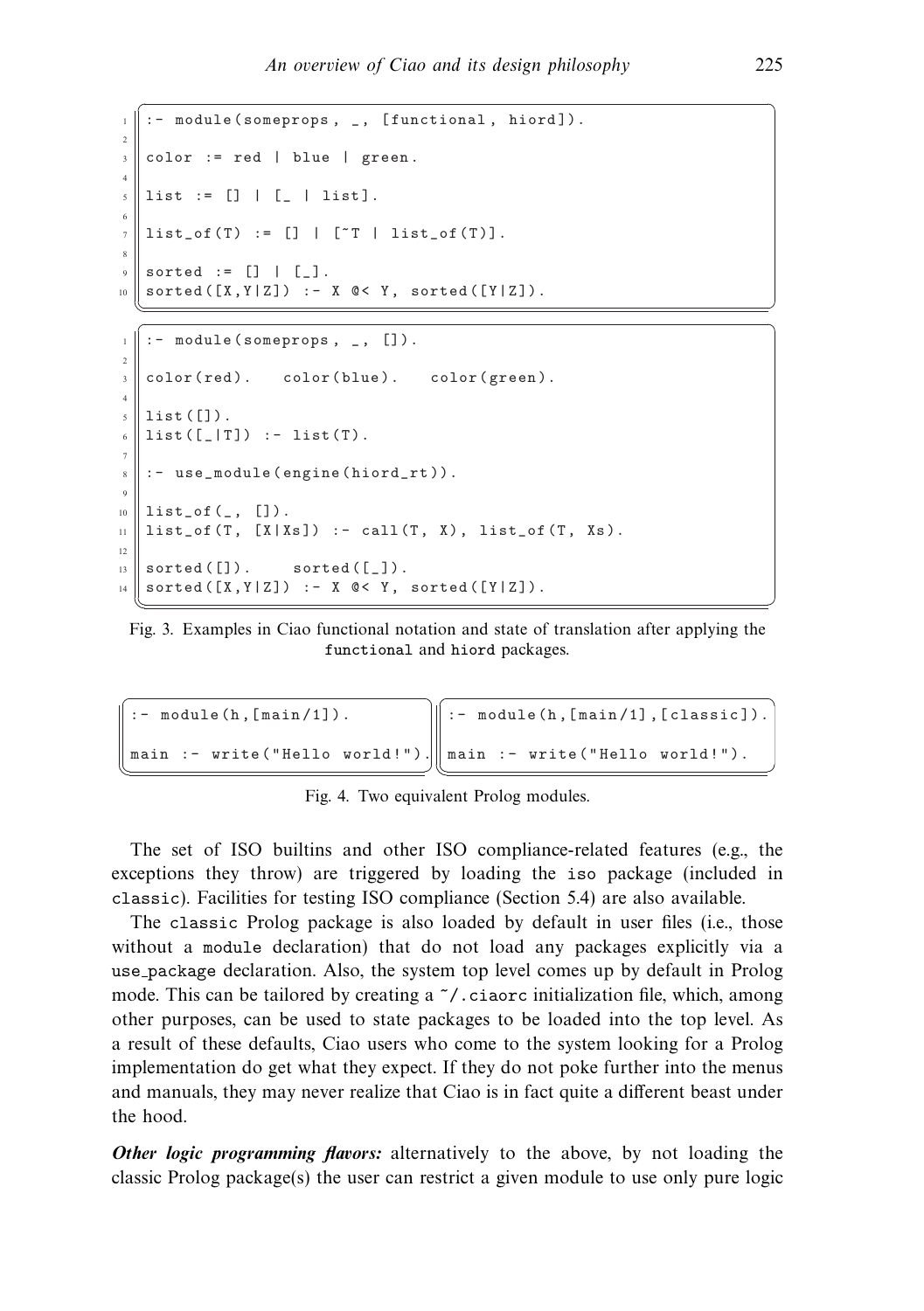programming, without any of Prolog's impure features.2 That means that if a call to assert were to appear within the module, it would be signaled by the compiler as a call to an undefined predicate. Features, for example, declarative I/O, can be added to such pure modules by loading additional libraries. This also allows adding individual features of Prolog to the pure kernel on a needed basis.

Higher order logic programming with predicate abstractions (similar to closures) is supported through the hiord package. This is also illustrated in Figure 3, where the list of/2 predicate receives a unary predicate, which is applied to all the arguments of a list. As a further example of the capabilities of the hiord package, consider the queries:

```
?- use_package(hiord), use_module(library(hiordlib)).
?- P = ( (X,Y) : -Y = f(X) ), map([1, 3, 2], P, R).
```
where, after loading the higher order package hiord and instantiating P to the anonymous predicate  $(X, Y)$  :- Y = f(X), the call map([1, 3, 2], P, R) applies P to each element of the list  $[1, 3, 2]$  producing R =  $[f(1), f(3), f(2)]$ . The (reversed) query works as expected, too:

?-  $P = ( (X,Y) : -Y = f(X) )$ , map(M, P,  $[f(1), f(3), f(2)]$ ).  $M = [1, 3, 2]$ 

If there is a free variable, say V, in the predicate abstraction and a variable with the same name V in the clause within which the anonymous predicate is defined, the variable in the predicate abstraction is bound to the value of the variable in the clause. Otherwise, it is a free variable, in the logical sense (as any other existential variable in a clause). This is independent from the environment where the predicate abstraction is applied, and therefore, closures have syntactic scoping.

*Additional computation rules:* in addition to the usual depth-first, left-to-right execution of Prolog, other computation rules such as breadth-first, iterative deepening, tabling (see later), and the Andorra model are available, again by loading suitable packages. This has proved particularly useful when teaching, since it allows postponing the introduction of the (often useful in practice) quirks of Prolog (see the slides of a course starting with pure logic programming and breadth-first search in http://www.cliplab.org/logalg).

*Constraint programming:* several constraint solvers and classes of constraints using these solvers are supported including  $CLP(\mathcal{Q})$ ,  $CLP(\mathcal{R})$  (a derivative of Holzbaur 1994), and a basic but usable  $CLP(\mathcal{FD})$  solver.<sup>3</sup> The constraint languages and solvers, which are built on more basic blocks such as attributed variables (Holzbaur 1992) and/or the higher level Constraint Handling Rules (CHR) (Frühwirth 2009), also available in Ciao, are extensible at the user level.

<sup>&</sup>lt;sup>2</sup> The current implementation—as of version  $1.13$ —does still leave a few builtins visible, some of them useful for debugging. To avoid the loading of any impure builtins in 1.13 the pure pseudo-package should be used.

<sup>&</sup>lt;sup>3</sup> CLP( $\mathcal{X}$ ) stands for a Constraint Logic Programing System parametrized by the constraint domain  $\mathcal{X}$ .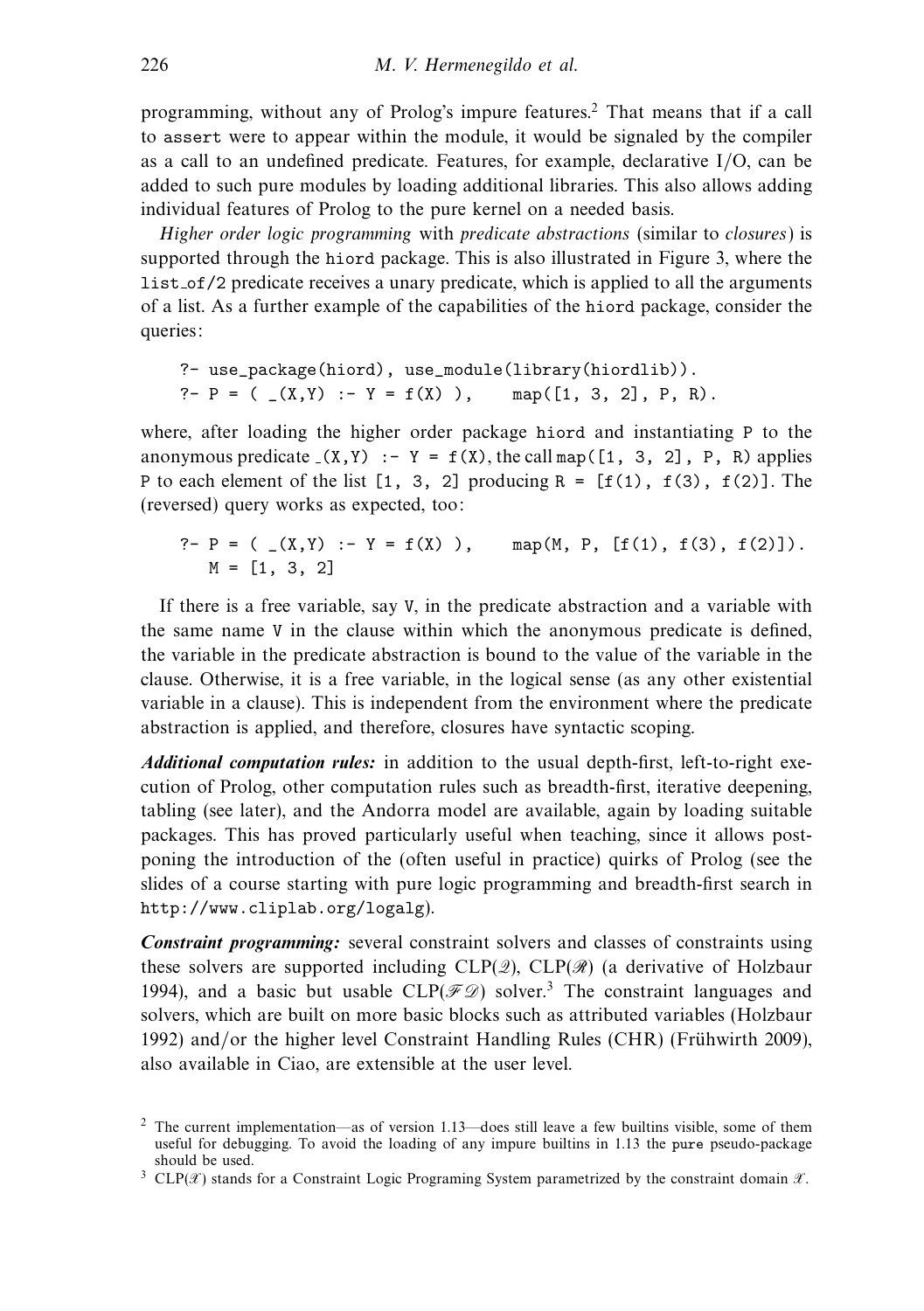```
|| :- module(\_,\_, [fsyntax, clpqf]).
2
3 \text{ |} \text{fact } (\cdot = . \quad 0) \text{ :} = . = . \quad 1.4 \parallel \text{fact}(N) := .=. N*fact (.=. N-1) :- N .>. 0.
5
\begin{array}{ccc} \circ & \circ \\ \circ & \circ \end{array} sorted := [] | [_].
     sorted([X,Y|Z]) := X \cdot \langle . \, Y, sorted([Y|Z]).
```
Fig. 5. Ciao constraints (combined with functional notation).

Figure 5 provides two examples using Ciao  $CLP(\mathcal{Q})$  constraints, combined with functional notation. For example, line 3 can be read as: if the input argument of fact is constrained to 0 then the "output" argument is constrained to 1. In the next line, if the argument of fact is constrained to be greater than 0 then the "output" is constrained to be equal to  $N*fact$  ( $:=$ .  $N-1$ ). The two definitions (fact and sorted) can be called with their arguments in any state of instantiation. For example, the query

 $?$ - sorted $(X)$ .

returns (blanks in the answers have been edited to save space):

 $X = [] ?$ ;  $X = []$  ? ;  $X = [-A, -B], -A \cdot < -B$  ? ;  $X = [-A, -B, -C], -B \cdot < -C, -A \cdot < -B$  ?

etc. As many other CLP systems Ciao is not, at the moment, a highly specialized constraint system, and it does not intend to compete with very high performance systems, e.g., Gecode (Schulte and Stuckey 2008) or Comet (Van Hentenryck and Michael 2005). The purpose of the constraint solving support present in Ciao is to offer some reasonable functionality for medium-sized problems and to be able to explore new possibilities in the combination of paradigms.

*Object-oriented programming:* object oriented-style programming has been classically provided in Ciao through the O'Ciao class and object packages (Pineda and Bueno 2002). These packages provide capabilities for class definition, object instantiation, encapsulation and replication of state, inheritance, interfaces, etc. These features are designed to be natural extensions of the underlying module system. There is current work performed within the "optimcomp" branch (see later) revisiting these issues in the context of abstract mechanisms for passing, maintaining, and updating different notions of state. These extensions have also introduced imperative control structures and nested syntactic scopes.

*Concurrency, parallelism, and distributed execution:* other packages bring in different capabilities for expressing concurrency (including a concurrent, shared version of the internal fact database that can be used for synchronization (Carro and Hermenegildo 1999)), distribution, and parallel execution (Cabeza and Hermenegildo 1995; Casas et al. 2008). A notion of "active objects" also allows compiling objects so that they are ultimately mapped to a standalone process, which can then be transparently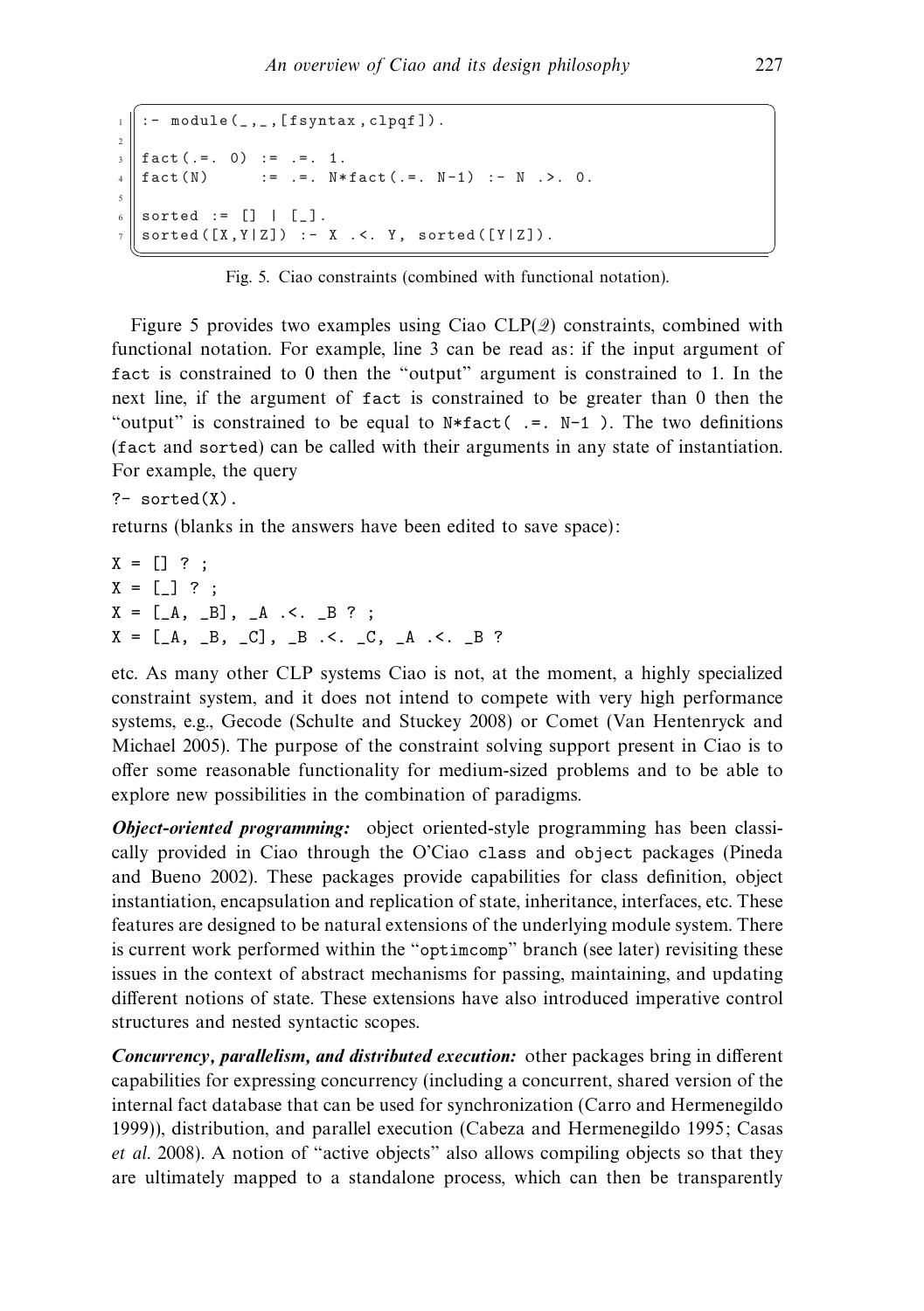accessed by the rest of an application. This provides simple ways to implement servers and services in general.

In addition to the programming paradigm-specific characteristics above, many additional features are available through libraries (that can also be activated or deactivated on a per-module / class basis), including:

*Structures with named arguments* (feature terms), a trimmed-down version of *ψ*terms (Aït-Kaci 1993), which translates structure unifications to Prolog unifications, adding no overhead to the execution when argument names can be statically resolved, and a small overhead when they are resolved at run time.

*Partial support for advanced higher order* logic programming features, like higher order unification, based on the algorithms used in *λ*Prolog (Wolfram 1992) (experimental).

*Persistence*, which allows Ciao to transparently save and restore the state of selected facts of the dynamic database of a program on exit and startup. This is the basis of a high-level interface with databases (Correas et al. 2004).

*Tabled evaluation* (Chen and Warren 1996), pioneered by XSB (experimental).

*Answer Set Programming (ASP)* (El-Khatib et al. 2005), which makes it possible to execute logic programs under the stable model semantics (experimental).

*WWW programming*, which establishes a direct mapping of HTML/XML and other formats to Herbrand terms, allowing the manipulation of WWW-related data easily through unification, writing CGIs, etc. (Cabeza and Hermenegildo 2001).

## **3 Ciao assertions**

An important feature of Ciao is the availability of a rich, multipurpose assertion language. We now introduce (a subset of) this assertion language. Note that a great deal of the capabilities of Ciao for supporting and processing assertions draws on its extensibility features, which are used to define and give semantics to the assertion language without having to change the low-level compiler.

*Ciao assertion language syntax and meaning:* assertions are linguistic constructs, which allow expressing properties of programs. Syntactically, they appear as an extended set of declarations, and semantically, they allow talking about preconditions, (conditional-) postconditions, whole executions, program points, etc. For clarity of exposition, we will focus on the most commonly used subset of the Ciao assertion language: pred assertions and program point assertions. A detailed description of the full language can be found in Puebla et al. (2000b) and Bueno et al. (2009).

The first subset, pred **assertions**, is used to describe a particular predicate. They can be used to state preconditions and postconditions on the (values of) variables in the computation of predicates, as well as global properties of such computations (e.g., the number of execution steps, determinacy, or the usage of some other resource). Figure 7 includes a number of pred assertions whose syntax is made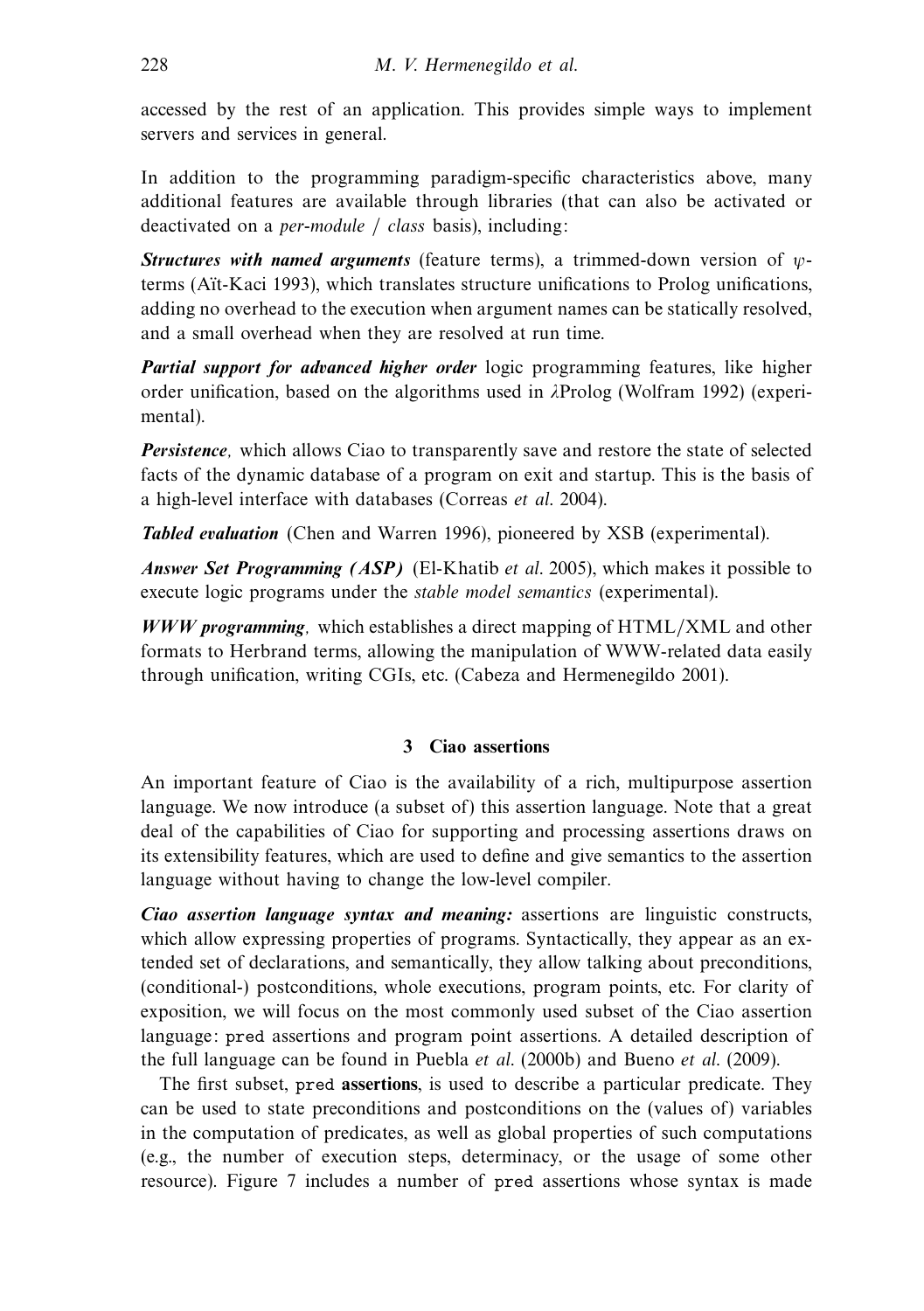```
\|\cdot\|:- module(someprops, \overline{\cdot}, [functional, hiord, assertions]).
2 \parallel \cdot prop color/1. color := red | blue | green.
3 \mid \cdot - prop list/1. list := [] | [_ | list].
\frac{4}{1} :- prop list_of/2. list_of(T) := [] | [~T | list_of(T)].
s \mid \cdot = prop sorted/1. sorted := [] | [_].
6 \vert sorted([X, Y|Z]) :- X \mathbb{Q} < Y, sorted([Y|Z]).
```
Fig. 6. Examples of state property definitions.

```
:- module(_, [nrev/2], [assertions, nativeprops, functional]).
\|z\| :- entry nrev/2 : {list, ground} * var.
\vert :- use_module(someprops).
4
\vert s \vert :- pred nrev(A, B) : list(A) => list(B).
\|\cdot\| :- pred nrev(A, B) : list_of(color, A) => list_of(color, B).
7 \parallel :- pred nrev(A, B) : list(A) + (not_fails, is_det, terminates).
\| \cdot\| :- pred nrev(A, _) : list(A) + steps_o(length(A)).
9
_{10} || nrev([]) := [].
\| \text{nrev}([H|L]) \| := \text{cone}(\text{nrev}(L), [H]).12
13 :- pred conc(A,B,C) : list(A) => size_ub(C,length(A)+length(B))
\vert \vert + steps_o(length(A)).
_{15} | conc ([], L) := L.
_{16} conc ([H|L], K) := [ H | conc(L,K) ].
```
Fig. 7. Naive reverse with some—partially erroneous—assertions.

available through the assertions package. For example, the assertion (line 5): :- pred nrev( $A, B$ ) : list( $A$ ) => list( $B$ ). expresses that calls to predicate nrev/2 with the first argument bound to a list are admissible and that if such calls succeed then the second argument should also be bound to a list. list/1 is an example of a state property—a prop, for short: a predicate, which expresses properties of the (values of) variables. Other examples are defined in Figure 6 (sorted/1, color/1, list  $of/2$ , or arithmetic predicates such as  $>$ /2, etc. Note that A in list(A) above refers to the first argument of nrev/2. We could have used the parametric type list of/2 (also defined in Fig. 6), whose first argument is a type parameter, and written list\_of(term,A) instead of list(A), where the type term/1 denotes any term. As an additional example using the parametric type list of/2, the assertion in line 6 of Figure 7 expresses that for any call to predicate nrev/2 with the first argument bound to a list of colors, if the call succeeds, then the second argument is also bound to a list of colors.

State properties defined by the user and exported/imported as usual. In Figure 7, some properties  $(iist/1, list_of/2, color/1)$  are imported from the user module someprops (Fig. 6) and others (e.g., size ub/2) from the system's nativeprops. In any case, props need to be marked explicitly as such (see Fig. 6) and this flags that they need to meet some restrictions (Puebla et al. 2000b; Bueno et al. 2009). For example, their execution should terminate for any possible call since, as discussed later, props will not only be checked at compile time, but may also be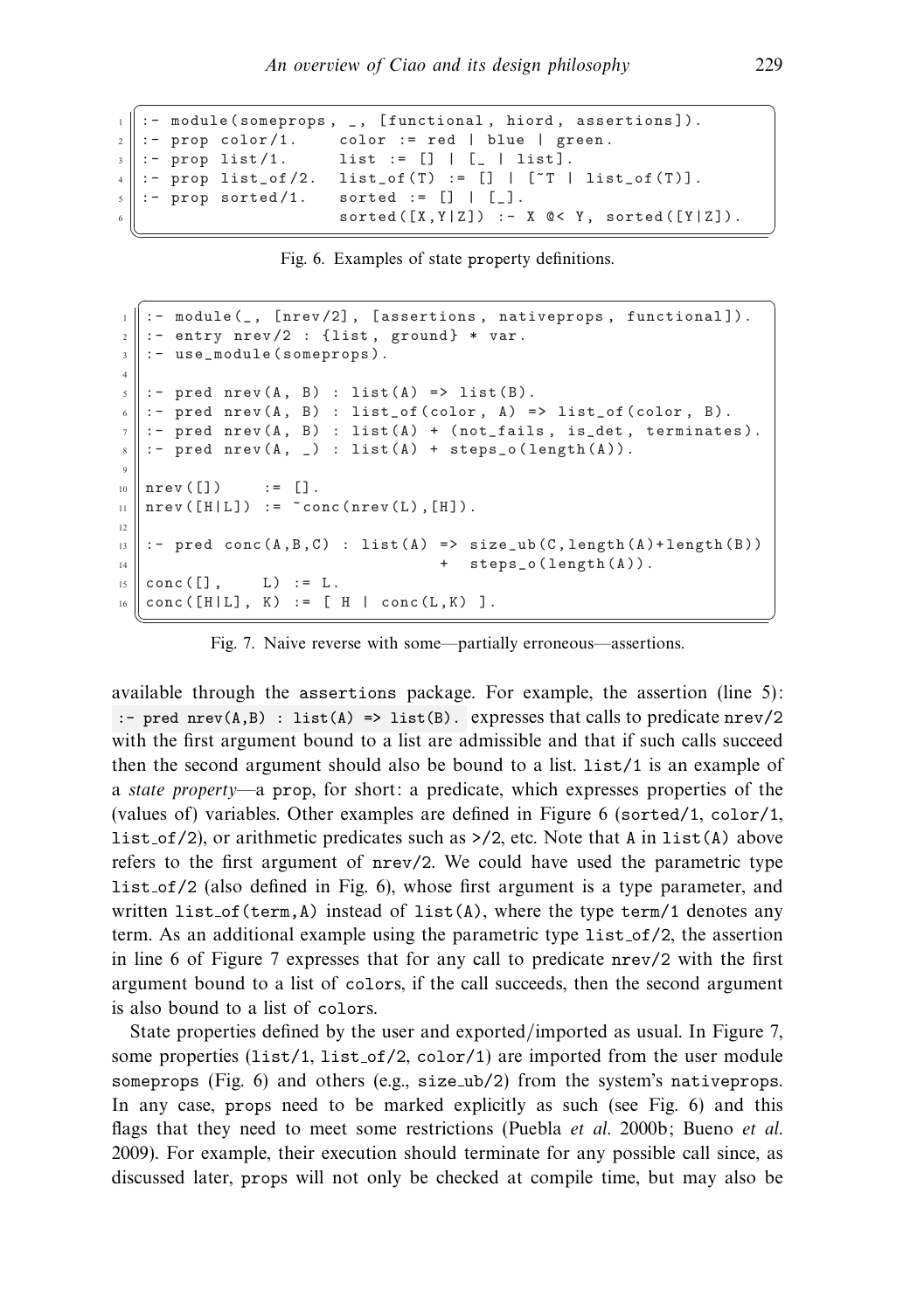involved in run-time checks. Types are just a particular case (further restriction) of state properties. Different type systems, such as regular types (regtypes) and Hindley–Milner (hmtypes), are provided as libraries. Since, e.g.,  $1$ ist<sub>-of</sub>/2 in Figure 6 is a property that is in addition a regular type, this can be flagged as :- prop list\_of/2 + regtype. Or, more compactly, :- regtype list\_of/2. Most properties (including types) are "runnable" (useful for run-time checking) and can be interacted with, i.e., the answers to a query ?- use package (someprops),  $X =$ "list. are:  $X = [ ], X = [ ], X = [ , ], X = [ , ]$ ,  $X = [ , ]$ ,  $X = [ , ]$ , etc. Note also that assertions such as the one in line 5 provide information not only on (a generalization of) types but also on modes.

In general pred assertions follow the schema:

:- pred Pred [: Precond] [=> Postcond] [+ CompProps].

Pred is a predicate descriptor, i.e., a predicate symbol applied to distinct free variables, e.g., nrev(A,B). Precond and Postcond are logic formulas about execution states that we call StateFormulas. An execution state is defined by the bindings of values to variables in a given execution step (in logic programming terminology, a substitution, plus any global state). An atomic StateFormula (e.g.,  $list(X)$ ,  $X > 3$ , or sorted $(X)$ ) is a literal whose predicate symbol corresponds to a state property. A StateFormula can also be a conjunction or disjunction of StateFormulas. Standard (C)LP syntax is used, with comma representing conjunction (e.g., " $(list(X),$ list(Y))") and semicolon disjunction (e.g., "(list(X) ; int(X))"). Precond is the precondition under which the pred assertion is applicable. Postcond states a conditional postcondition, i.e., it expresses that in any call to Pred, if Precond holds in the calling state and the computation of the call succeeds, then Postcond should also succeed in the success state. If Precond is omitted, the assertion is equivalent to:  $:$  pred Pred : true => Postcond. and it is interpreted as "for any call to Pred that succeeds, Postcond should succeed in the success state." As Figure 7 shows, there can be several pred assertions for the same predicate. The set of preconditions (Precond) in those assertions is considered closed in the sense that they must cover all valid calls to the predicate.

Finally, pred assertions can include a CompProps field, used to describe properties of the whole computation of the calls to predicate Pred that meet precondition Precond. For example, the assertion in line 8 of Figure 7 states that for any call to predicate nrev/2 with the first argument bound to a list, the number of resolution steps, given as a function on the length of list  $A$ , is in  $O(\text{length}(A))$  (i.e., such function is linear in  $length(A)$ <sup>4</sup>. The assertion in line 7 of Figure 7 is an example where *CompProps* is a conjunction: it expresses that the previous calls do not fail without first producing at least one solution are deterministic (i.e., they produce at most one solution at most once) and terminate. Thus, in this case, CompProps describes a terminating functional computation. The rest of the assertions in Figure 7 will be explained later, in the appropriate sections.

<sup>4</sup> This is of course false, but we will let the compiler tell us—see later.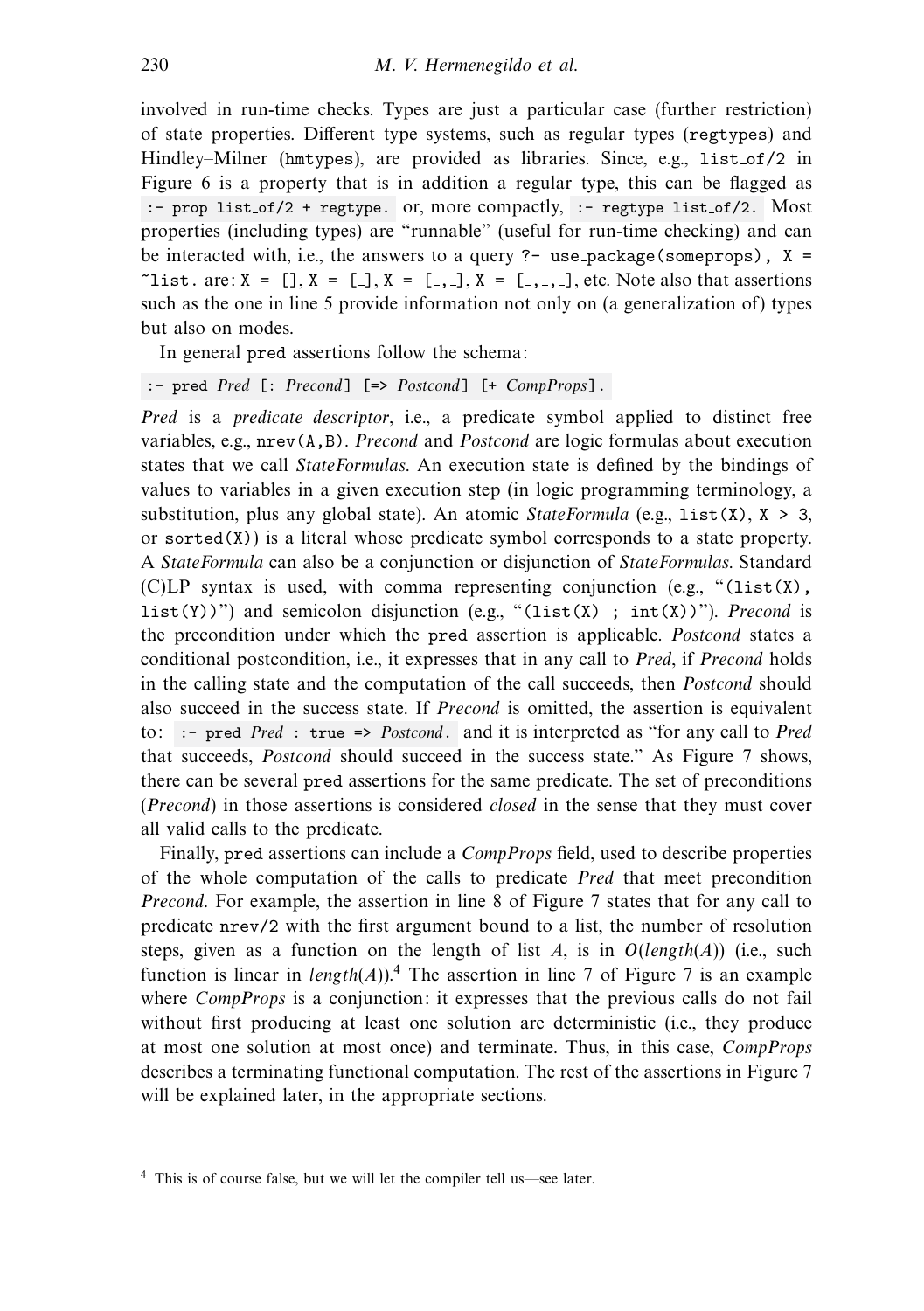In order to facilitate writing assertions, Ciao also provides additional syntactic sugar such as modes and Cartesian product notation. For example, consider the following set of pred assertions providing information on a reversible sorting predicate:

```
:- pred sort/2 : list(num) * var => list(num) * list(num) + is det.
:- pred sort/2 : var * list(num) => list(num) * list(num) + non det.
```
(in addition, curly brackets can be used to group properties—see Fig. 9). Using Ciao's isomodes library, which provides syntax and meaning for the ISO instantiation operators, this can also be expressed as:

```
: pred sort(+list(num), -list(num)) + is det.
:- pred sort(-list(num), +list(num)) + non det.
```
The pred assertion schema is in fact syntactic sugar for combinations of atomic assertions of the following three types:

:- calls Pred [: Precond]. :- success Pred [: Precond] [=> Postcond]. :- comp Pred [: Precond] [+ CompProps].

which describe all the admissible call states, the success states, and computational properties for each set of admissible call states (in this order).

**Program-point assertions** are of the form check(StateFormula) and they can be placed at the locations in programs in which a new literal may be added. They should be interpreted as "whenever computation reaches a state corresponding to the program point in which the assertion is, StateFormula should hold." For example,

check((list\_of(color, A), var(B)))

is a program-point assertion, where A and B are variables of the clause where the assertion appears.

*Assertion status:* independently of the schema, each assertion can be in a verification status, marked by prefixing the assertion itself with the keywords, check, trust, true, checked, and false. This specifies, respectively, whether the assertion is provided by the programmer and is to be checked or to be trusted, or is the output of static analysis and thus correct (safely approximated) information, or the result of processing an input assertion and proving it correct or false, as will be discussed in the next section. The check status is assumed by default when no explicit status keyword is present (as in the examples so far).

*Uses of assertions:* as we will see, assertions find many uses in Ciao, ranging from testing to verification and documentation (for the latter, see lpdoc (Hermenegildo 2000)). In addition to describing the properties of the module in which they appear, assertions also allow programmers to describe properties of modules/classes, which are not yet written or are written in other languages.<sup>5</sup> This makes it possible to run checkers/verifiers/documenters against partially developed code.

 $5$  This is also done in other languages but, in contrast with Ciao, different kinds of assertions for each purpose are often used.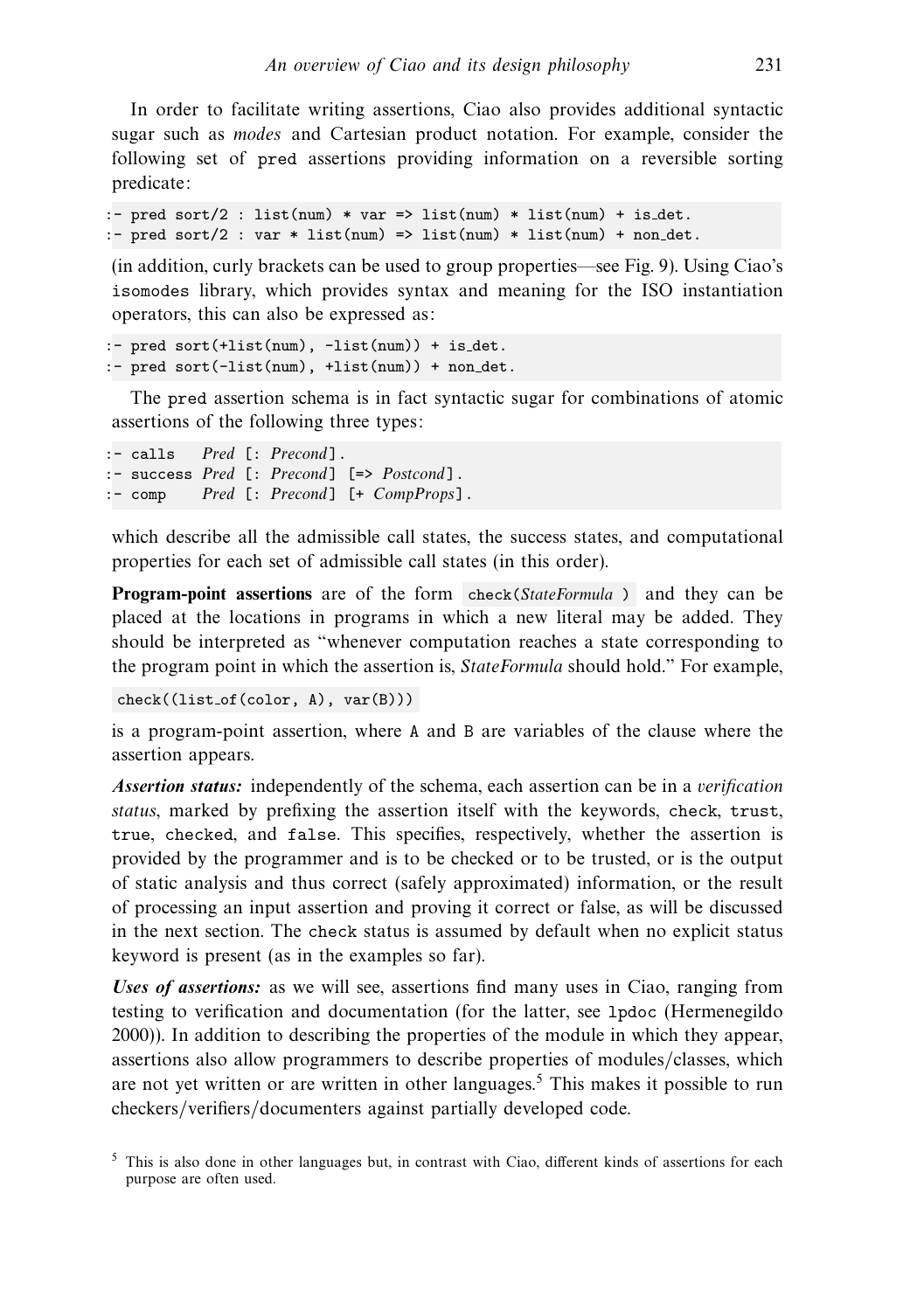

Fig. 8. The Ciao assertion framework (CiaoPP's verification/testing architecture).

## **4 The Ciao unified assertion framework**

We now describe the Ciao unified assertion framework (Bueno *et al.* 1997; Hermenegildo et al. 1999a; Puebla et al. 2000b)), implemented in the Ciao preprocessor, CiaoPP. Figure 8 depicts the overall architecture. Hexagons represent tools and arrows indicate the communication paths among them. It is a design objective of the framework that most of this communication be performed also in terms of assertions. This has the advantage that at any point in the process the information is easily readable by the user. The input to the process is the user program, optionally including a set of assertions; this set always includes any assertion present for predicates exported by any libraries used (left part of Fig. 8).

**Run-time checking of assertions:** after (assertion) normalization (which, e.g., takes away syntactic sugar), the RT-check module transforms the program by adding run-time checks to it that encode the meaning of the assertions (we assume for now that the Comparator simply passes the assertions through). Note that the fact that properties are written in the source language and runnable is very useful in this process. Failure of these checks raises run-time errors referring to the corresponding assertion. Correctness of the transformation requires that the transformed program only produce an error if the assertion is in fact violated.

**Compile-time checking of assertions:** even though run-time checking can detect violations of specifications, it cannot guarantee that an assertion holds. Also, it introduces run-time overhead. The framework performs compile-time checking of assertions by comparing the results of Static Analysis (Fig. 8) with the assertions (Bueno et al. 1997; Hermenegildo et al. 1999a). This analysis is typically performed by abstract interpretation (Cousot and Cousot 1977) or any other mechanism that provides safe upper or lower approximations of relevant properties so that comparison with assertions is meaningful despite precision losses in the analysis. The type of analysis may be selected by the user or determined automatically based on the properties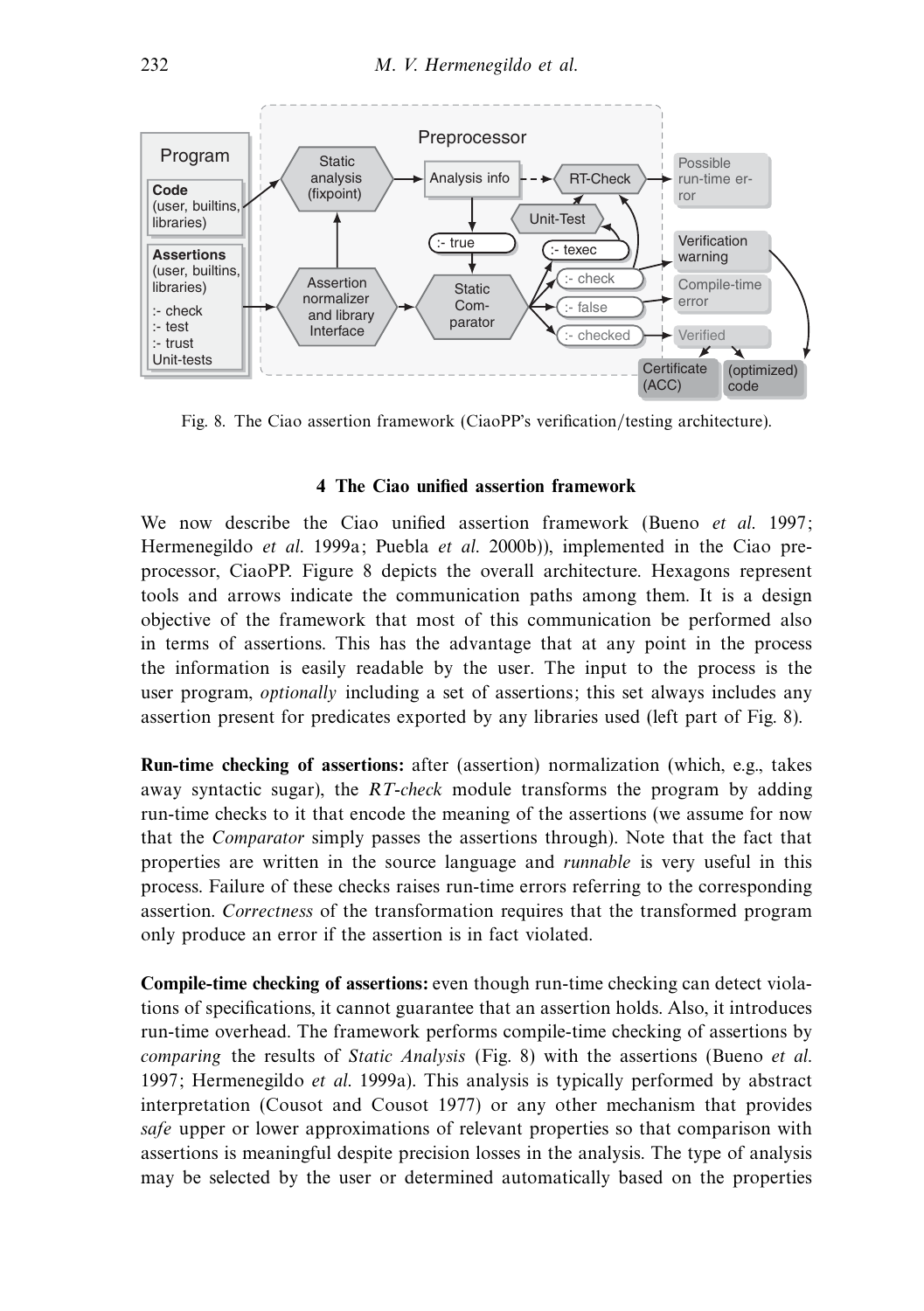appearing in the assertions. Analysis results are given using also the assertion language, to ensure interoperability and make them understandable by the programmer. As a possible result of the comparison, assertions may be proved to hold, in which case they get checked status—Figure 8. If all assertions are checked then the program is verified. In that case, a certificate can be generated that can be shipped with programs and checked easily at the receiving end (using the *abstraction* carrying code approach (Albert et al. 2008)). As another possible result, assertions can be proved not to hold, in which case they get false status and a compile-time error is reported. Even if a program contains no assertions, it can be checked against the assertions contained in the libraries used by the program, potentially catching bugs at compile time. Finally, and most importantly, if it is not possible to prove nor to disprove (part of) an assertion, then such assertion (or part) is left as a check assertion, for which optionally run-time checks can be generated as described above. This can optionally produce a *verification warning*.

The fact that the system deals throughout with safe approximations of the meaning of the program and that remaining in check status is an acceptable outcome of the comparison process, allows dealing with complex properties in a correct way. For example, in CiaoPP, the programmer has the possibility of stating assertions about the efficiency of the program (lower and/or upper bounds on the computational cost of procedures (López-García *et al.* 2010b)), which the system will try to verify or falsify, thus performing automatic debugging and verification of the performance of programs (see Section 5.2). Other interesting properties are handled, such as data structure shape (including pointer sharing), bounds on data structure sizes, and other operational properties, as well as procedure-level properties, such as determinacy (López-García et al. 2010a), non-failure (Bueno et al. 2004), termination, and bounds on the execution time (Mera et al. 2008), and the consumption of a large class of user-defined resources (Navas et al. 2007). Assertion checking in CiaoPP is also module-aware (Pietrzak et al. 2006; Pietrzak et al. 2008). Finally, the information from analysis can be used to optimize the program in later compilation stages, as we will discuss later.

## **5 Static verification, debugging, run-time checking, and unit testing in practice**

We now present some examples, which illustrate the use of the Ciao assertion framework discussed in the previous section, as implemented in CiaoPP. We also introduce some more examples of the assertion language as we proceed.

## *5.1 Automatic inference of (non-trivial) code properties*

We first illustrate with examples the automatic inference of code properties (box "Static Analysis" in Fig. 8). Modes and types are inferred, as mentioned before, using different methods including Muthukumar and Hermenegildo (1991, 1992) for modes and Saglam and Gallagher (1995) and Vaucheret and Bueno (2002) for types. As also mentioned before, CiaoPP includes a non-failure analysis (Bueno et al. 2004), which can detect procedures and goals that can be guaranteed not to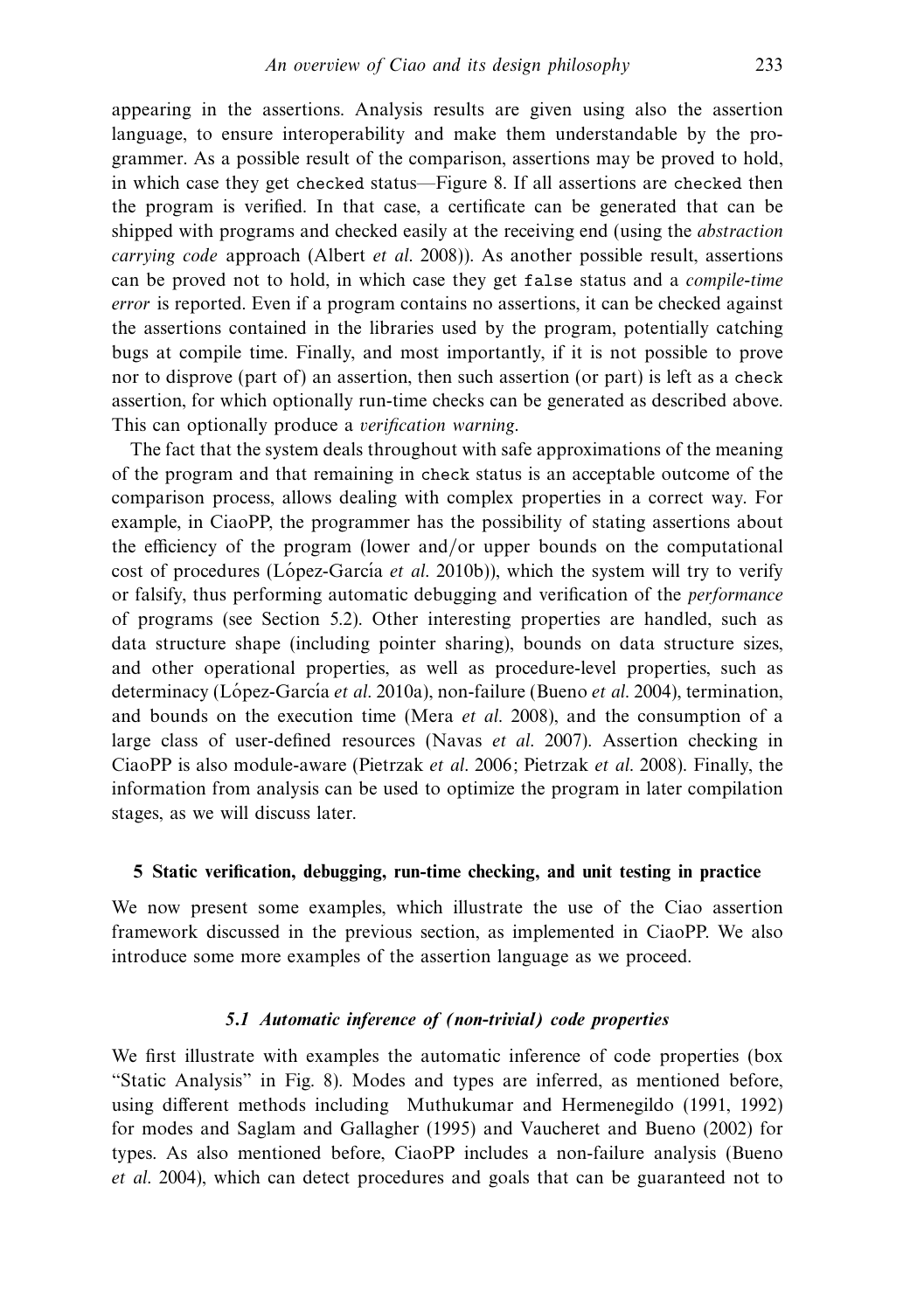fail, i.e., to produce at least one solution or not to terminate. It also can detect predicates that are "covered," i.e., such that for any input (included in the calling type of the predicate), there is at least one clause whose "test" (head unification and body builtins) succeeds. CiaoPP also includes a determinacy analysis (López-García et al. 2010a), which can detect predicates, which produce at most one solution at most once, or predicates whose clause tests are mutually exclusive, even if they are not deterministic, because they call other predicates that can produce more than one solution (it means that the predicate does not perform backtracking at the level of its clauses).

Consider again the naive reverse program in Figure 7. The assertion in line 2 is an example of an entry assertion: a pred assertion addressing calls from outside the module.6 It informs the CiaoPP analyzers that in all external calls to nrev/2, the first argument will be a ground list and the second one will be a free variable. Using only the information specified in the entry assertion, the aforementioned analyses infer different sorts of information, which include, among others, that expressed by the following assertion:

```
:- true pred nrev(A,B): ( list(A), var(B) ) => ( list(A), list(B) )
                     + ( not_fails, covered, is_det, mut_exclusive ).
```
As mentioned before, CiaoPP can also infer lower and upper bounds on the sizes of terms and the computational cost of predicates (Debray et al. 1990; Debray and Lin 1993; Debray et al. 1997), including user-defined resources (Navas et al. 2007). The cost bounds are expressed as functions on the sizes of the input arguments and yield the number of resolution steps. Note that obtaining a finite upper bound on cost also implies proving termination of the predicate.

As an example, the following assertion is part of the output of the lower bounds analysis (that also includes a non-failure analysis, without which a trivial lower bound of 0 would be derived):

```
:- true pred conc(A,B,C) : ( list(A), list(B), var(C) )
                         \Rightarrow ( list(A), list(B), list(C),
                              size_lb(A,length(A)), size_lb(B,length(B)),
                              size_lb(C,length(B)+length(A)) )
                          + ( not_fails, covered, steps_lb(length(A)+1)).
```
Note that in this example the size measure used is list length. The property size\_lb(C,length(B)+length(A)) means that a (lower) bound on the size of the third argument of conc/3 is the sum of the sizes of the first and second arguments. The inferred lower bound on computational steps is the length of the first argument of conc/3 plus one. The length/1 property used in the previous assertion is just the length/2 predicate called using functional syntax that curries the last argument. CiaoPP currently uses some predefined metrics for measuring the "size" of an input, such as list length, term size, term depth, or integer value. These are automatically assigned to the predicate arguments involved in the size and cost analysis according

<sup>6</sup> Note that in CiaoPP the pred assertions of exported predicates can be used optionally instead of entry.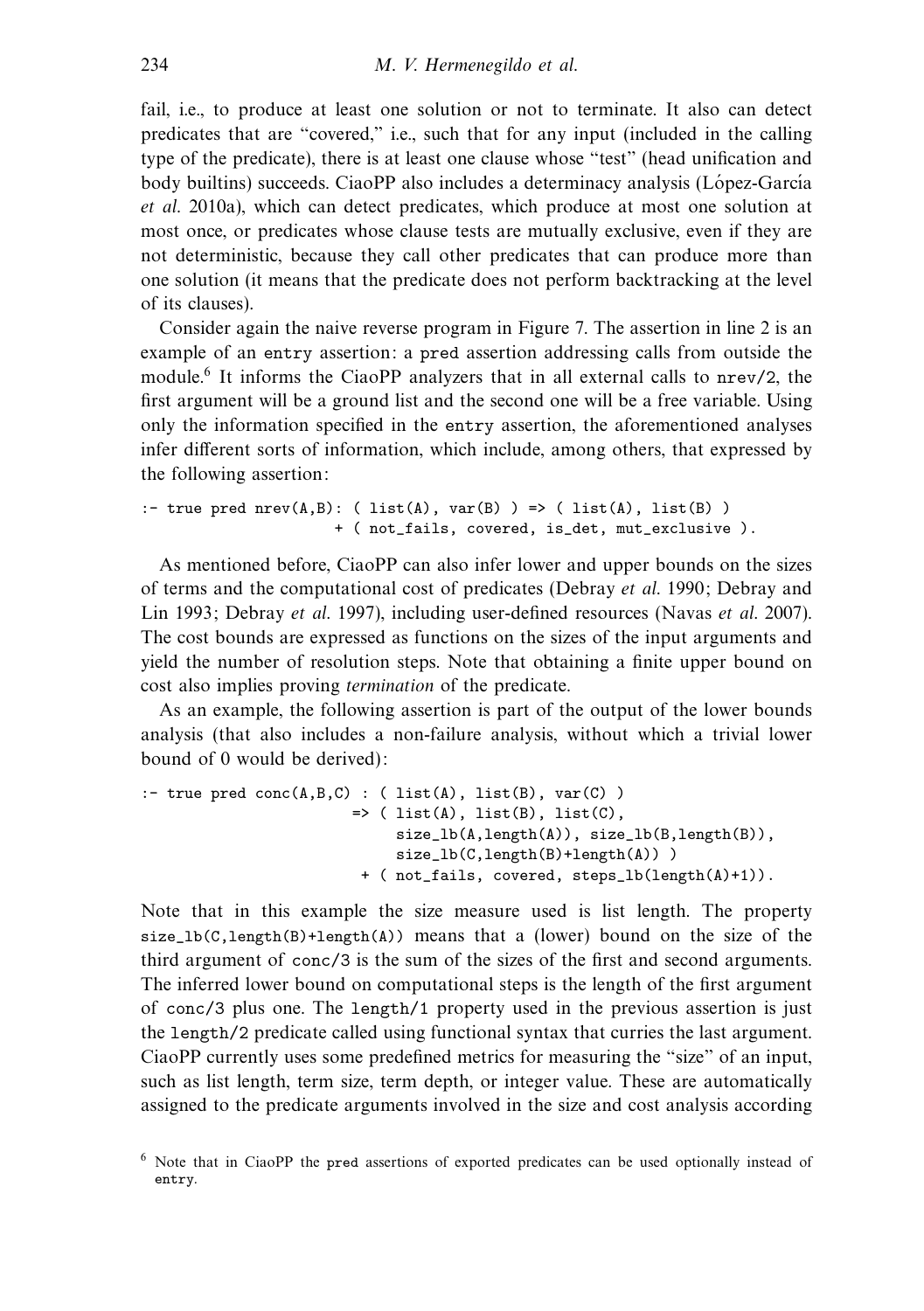to the previously inferred type information. A new, experimental version of the size analyzers is in development that can deal with user-defined size metrics (i.e., predicates) and is also able to synthesize automatically size metrics.

## *5.2 Static (performance) verification and debugging*

We now illustrate static verification and debugging, i.e., statically proving or disproving program assertions (i.e., specifications). This corresponds to the "Static Comparator" box in Figure 8. We focus on verification of the resource usage of programs, such as lower and/or upper bounds on execution steps or user defined resources, but the process also applies to more traditional properties, such as types and modes. Consider the assertion in line 8 of Figure 7, which states that nrev should be linear in the length of the (input) argument A. With compile-time error checking turned on, CiaoPP automatically selects mode, type, non-failure, and lower/upper bound cost analyses and issues the following error message (corresponding to the "compile-time error" exit in Figure 8):

```
ERROR: False assertion:
```

```
: pred nrev(A, _) : list(A) + steps_o(length(A))
because on comp nrev: nrev(A, ):
[generic_comp] : steps_lb(0.5*exp(length(A),2)+1.5*length(A)+1)
```
This message states that nrev will take at least  $\frac{\text{length}(A)^2 + 3 \text{ length}(A)}{2} + 1$  resolution steps (a safe lower bound inferred by the cost analyzer), while the assertion requires the cost to be in  $O(\text{length}(A))$  resolution steps. As a result, the worst-case asymptotic complexity stated in the user-provided assertion is proved wrong by the lower bound cost assertion inferred by the analysis. Note that upper bound cost assertions can be proved to hold by means of upper bound cost analysis if the bound computed by analysis is lower or equal than the upper bound stated by the user in the assertion. The converse holds for lower bound cost assertions (Bueno et al. 1997; López-García et al. 2010b). Thanks to this functionality, CiaoPP can also certify programs with resource consumption assurances as well as efficiently checking such certificates (Hermenegildo et al. 2004).

## *5.3 Run-time checking*

As mentioned before, (parts of) assertions, which cannot be verified at compile time (see again Fig. 8), are translated into run-time checks via a program transformation. As an example, consider the assertion, property definitions, and (wrong) definition of qsort/2 in Figure 10 (where conc/3 and partition/4 are defined as in Figures 2 and 9, respectively). The assertion states that qsort/2 always returns a ground, sorted list of numbers. The program contains a bug to be discovered. With run-time checking turned on, the following query produces the listed results:

```
?- qsort([1,2],X).
{In /tmp/qsort.pl
ERROR: (lns 5-5) Run-time check failure in assertion for: qsort:qsort/2.
In *success*, unsatisfied property: sorted_num_list.
ERROR: (lns 13-16) Failed in qsort:qsort/2.}
```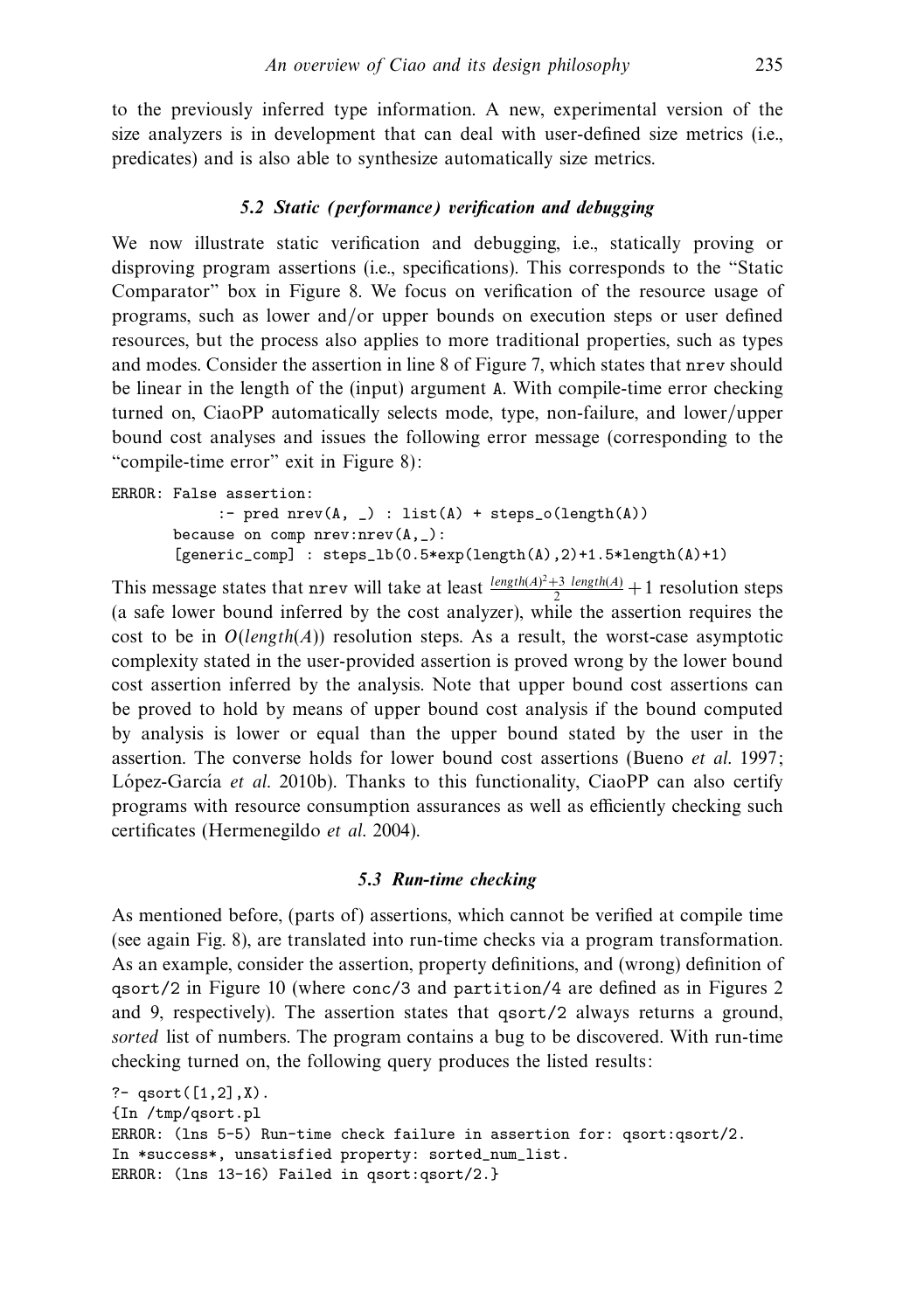```
\|\cdot\|:- module(qsort, [qsort/2], [assertions, functional]).
2 \parallel \cdot - use_module(compare, [geq/2, lt/2]).
\vert 3 \vert :- entry qsort/2 : {list(num), ground} * var.
4
\{s \mid \text{qsort}([.) \quad : = []. \right.6 \parallel qsort([X|L]) := ~conc(qsort(L1), [X|qsort(L2)])
7 \parallel :- partition(L, X, L1, L2).
8
\emptyset partition ([], _B, [], []).
_{10} partition ([E|R], C, [E|Left1], Right) :-
11 lt(E,C), partition(R,C,Left1,Right).
_{12} partition ([E|R], C, Left, [E|Right1]) :-
13 geq(E,C), partition(R,C,Left,Right1).
```
Fig. 9. A modular qsort program.

```
\|\cdot\| :- pred qsort(A,B) => (ground(B), sorted_num_list(B)).
6
7 :- prop sorted num list/1.
8
9 \parallel sorted_num_list([]).
_{10} sorted_num_list([X]):- num(X).
\|\cdot\| sorted_num_list([X, Y|Z]):- num(X),num(Y), geq(Y, X),
\vert sorted_num_list([Y|Z]).
_{13} | qsort ([], []).
_{14} | qsort([X|L], R) :- partition(L, X, L1, L2),
\log_{15} qsort(L2,R2), qsort(L1,R1),
_{16} || conc (R2, [X|R1], R).
```
Fig. 10. An example for run-time checking.

Two errors are reported for a single run-time check failure: the first error shows the actual assertion being violated and the second marks the first clause of the predicate, which violates the assertion. However, not enough information is provided to determine, which literal made the erroneous call. It is also possible to increase the verbosity level of the messages and to produce a call stack dump up to the exact program point where the violation occurs, showing for each predicate the body literal that led to the violation:

```
?- set_ciao_flag(rtchecks_callloc,literal),
   set_ciao_flag(rtchecks_namefmt,long), use_module('/tmp/qsort.pl').
yes
?- qsort([3,1,2],X).
{In /tmp/qsort.pl
ERROR: (lns 5-5) Run-time check failure in assertion for: qsort:(A,B).
In *success*, unsatisfied property: sorted_num_list(B).
Because: ['B'=[2,1]].
ERROR: (lns 13-16) Failed in qsort:qsort(A,B).
ERROR: (lns 13-16) Failed when invocation of qsort:qsort([X|L],R)
       called qsort:qsort(L1,R1) in its body.}
{In /tmp/qsort.pl
ERROR: (lns 5-5) Run-time check failure in assertion for: qsort:(A,B).
In *success*, unsatisfied property: sorted_num_list(B).
```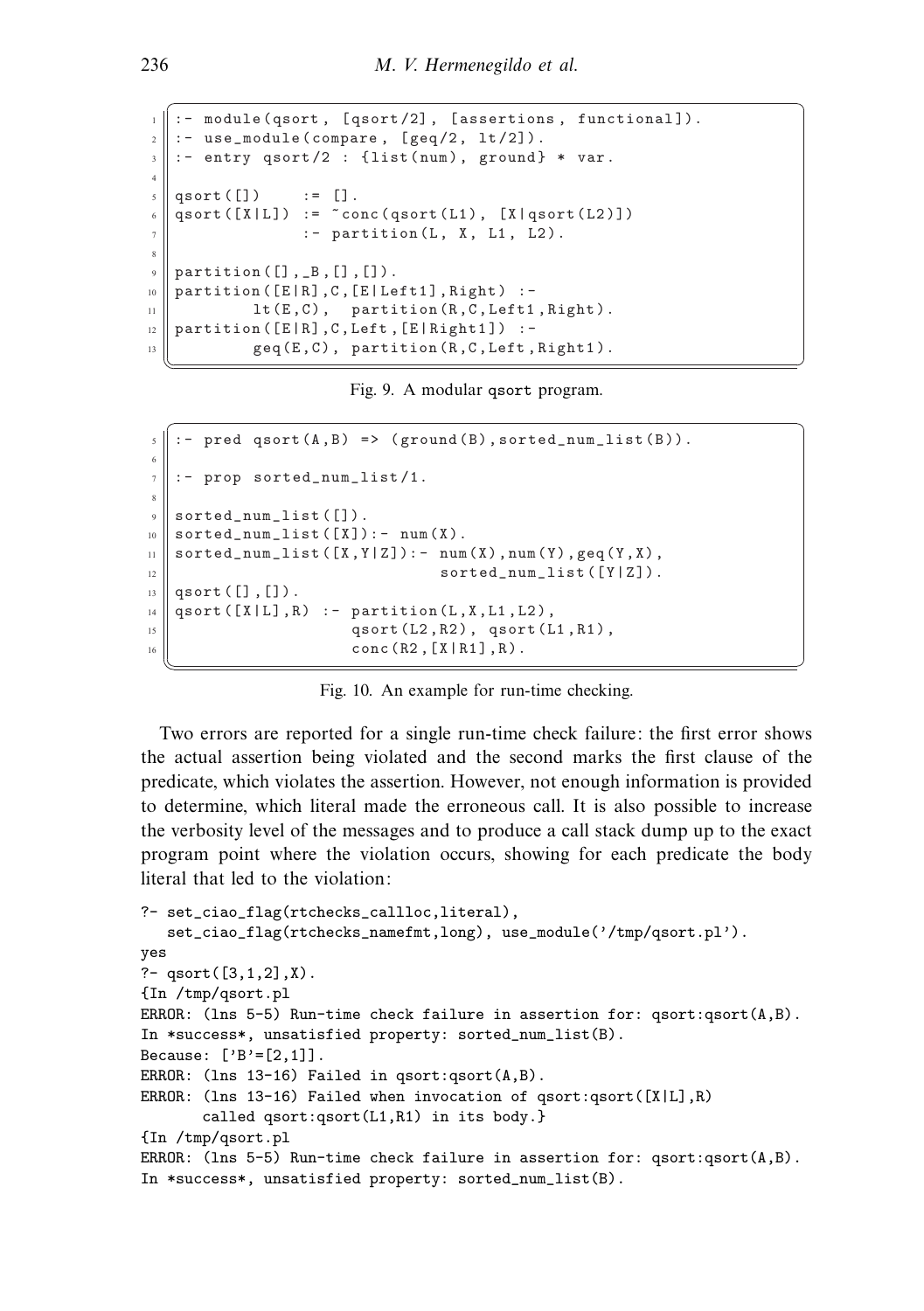Because:  $[{}^{3}B' = [3, 2, 1]]$ . ERROR: (lns 13-16) Failed in qsort:qsort(A,B).}

The output makes it easier to locate the error since the call stack dump provides the list of calling predicates. Note that the first part of the assertion is not violated, since  $\overline{B}$  is ground. However, on success the output of  $qsort/2$  is a sorted list but in reverse order, which gives us a hint: the variables R1 and R2 in the call to conc/3 are swapped by mistake.

#### *5.4 Unit testing*

Unit tests need to express on one hand what to execute and on the other hand what to check (at run time). A key characteristic of the Ciao approach to unit testing (see Mera et al. 2009 for a full description) is that it (re)uses the assertion language for expressing what to check. This avoids redundancies and allows reusing the same assertions and properties used for static and/or run-time checking. However, the assertion language does include a minimal number of additional elements for expressing what to execute. In particular, it includes the following assertion schema:

:- texec Pred [: Precond] [+ ExecProps].

which states that we want to execute (as a test) a call to *Pred* with its variables instantiated to values that satisfy Precond. ExecProps is a conjunction of properties describing how to drive this execution. As an example, the assertion:

:- texec conc(A, B, C) :  $(A=[1,2], B=[3], \text{var}(C))$ .

expresses that the testing harness should execute a call to conc/3 with the first and second arguments bound to [1,2] and [3], respectively, and the third one unbound.

In our approach, many of the properties that can be used in Precond (e.g., types) can also be used as value generators for those variables so that input data can be automatically generated for the unit tests (see, e.g., the technique described in Gómez-Zamalloa et al. 2008). However, there are also some properties that are specific for this purpose, e.g., random value generators.

We can define a complete unit test using the texec assertion together with other assertions expressing what to check at run time, for example:

```
:- check success conc(A, B, C) : (A = [1, 2], B = [3], var(C)) \implies C = [1, 2, 3].:- check comp conc(A,B,C):(A=[1,2],B=[3],var(C)) + not fails.
```
The success assertion states that if a call to conc/3 with the first and second arguments bound to [1,2] and [3], respectively, and the third one unbound terminates with success, then the third argument should be bound to [1,2,3]. The comp assertion says that such a call should not fail.

One additional advantage of Ciao's unified framework is that the execution expressed by a Precond in a texec assertion for unit testing can also trigger the checking of parts of other assertions that could not be checked at compile time and thus remain as run-time checks. This way, a single set of run-time checking machinery can deal with both run-time checks and unit tests. Conversely, static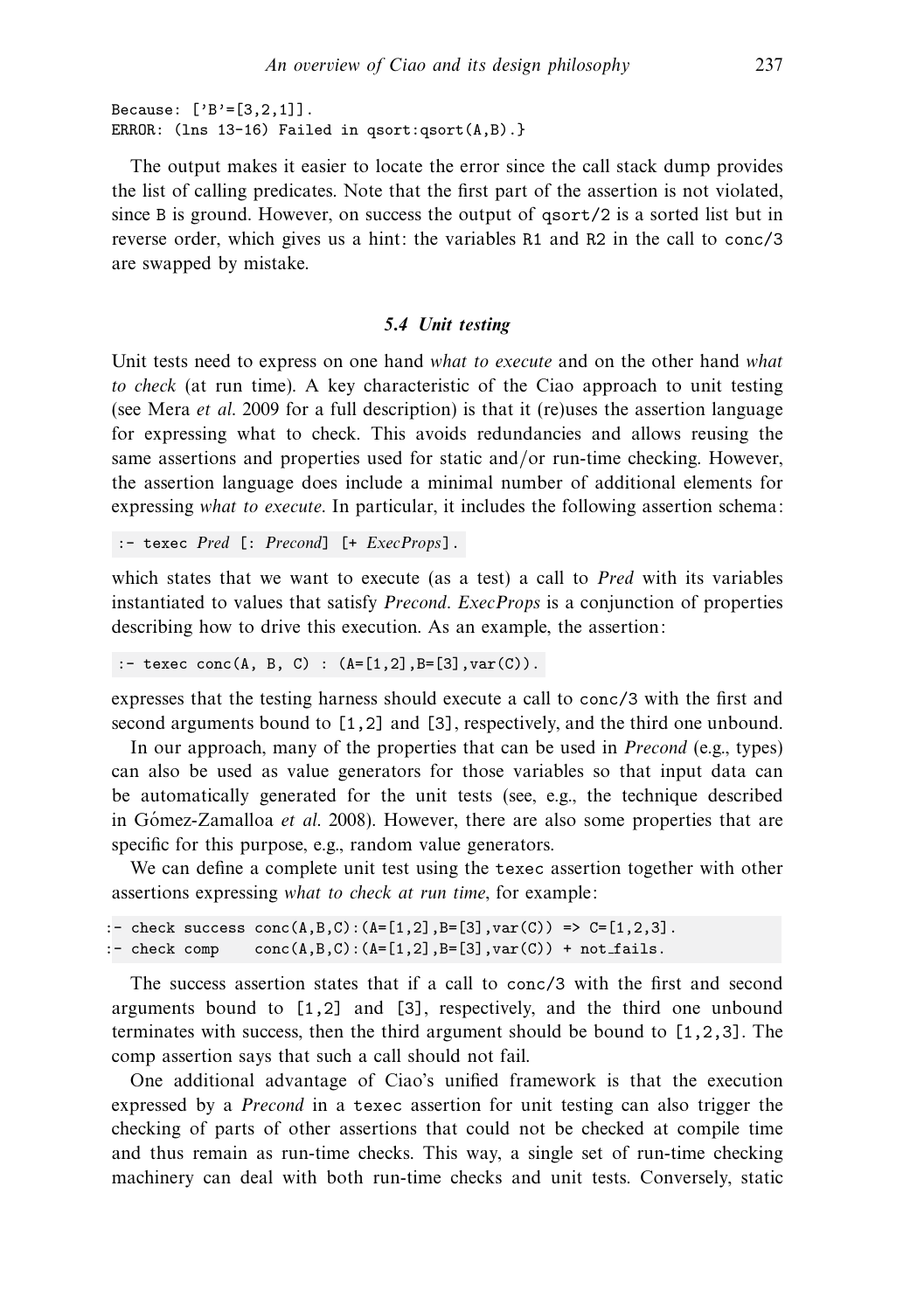checking of assertions can safely avoid (possibly parts of) unit test execution (see Fig. 8 again) so that sometimes unit tests can be checked without ever running them.

Finally, the system provides as syntactic sugar another predicate assertion schema, the test schema: :- test Pred [: Precond] [=> Postcond] [+ CompExecProps].

This assertion is interpreted as the combination of the following three assertions:

:- texec Pred [: Precond] [+ ExecProps]. :- check success Pred [: Precond] [=> Postcond]. :- check comp Pred [: Precond] [+ CompProps].

For example, the assertion:

:- test conc $(A, B, C)$ :  $(A = [1, 2], B = [3], \text{var}(C)) \Rightarrow C = [1, 2, 3] + \text{not fails}.$ 

is conceptually equivalent to the three (texec, success, comp) shown previously as examples (CompExecProps being the conjunction of ExecProps and CompProps).

The assertion language not only allows checking single solutions (as it is done in the previous test assertion for  $conc/3$ ), but also multiple solutions to calls. In addition, it includes a set of predefined properties that can be used in ExecProps that are specially useful in the context of unit tests, including: an upper bound N on the number of solutions to be checked  $(\text{try\_sols}(N))$ ; expressing that the execution of the unit test should be repeated N times (times $(N)$ ); that a test execution should throw a particular exception (exception(Excep)); or that a predicate should write a given string into the current output stream (user\_output(String)) or the current error stream (user error(String)). Similarly, properties are provided that are useful in Precond, for example, to generate random input data with a given probability distribution (e.g., for floating point numbers, including special cases like infinite, not-a-number, or zero with sign).

The testing mechanism has proved very useful in practice. For example, with it, we have developed a battery of tests that are used for checking ISO-Prolog compliance in Ciao. The set contains 976 unit tests, based on the *Stdprolog* application (Szabó and Szeredi 2006).

#### **6 High performance with less effort**

A potential benefit of strongly typed languages is performance: the compiler can generate more efficient code with the additional type and mode information that the user provides. Performance is a good thing, of course. However, it is also attractive to avoid putting the burden of efficient compilation on the user by requiring the presence of many program declarations: the compiler should certainly take advantage of any information given by the user, but if the information is not available, it should do the work of inferring such program properties whenever possible. This is the approach taken in Ciao: as we have seen before, when assertions are not present in the program, Ciao's analyzers try to *infer* them. Most of these analyses are performed at the kernel language level so that the same analyzers are used for several of the supported programming models.

*High-level optimization:* the information inferred by the global analyzers is used to perform high-level optimizations, including multiple abstract specialization (Puebla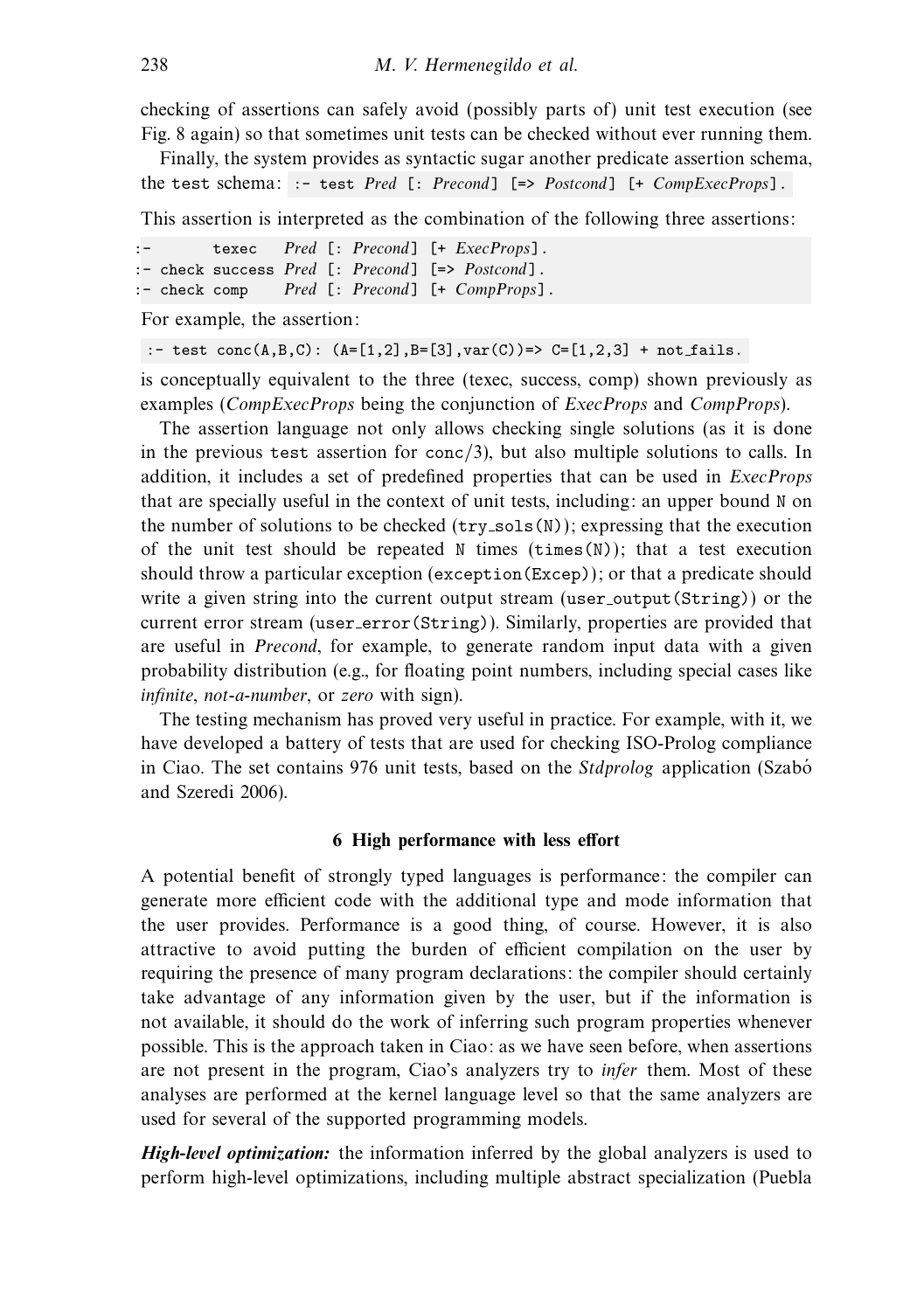and Hermenegildo 1995), partial evaluation (Puebla et al. 2006), dead code removal, goal reordering, reduction of concurrency/dynamic scheduling (Puebla et al. 1997), etc.

*Optimizing compilation:* the objective is again to achieve the best of both worlds: with no assertions or analysis information, the low-level Ciao compiler (ciaoc (Cabeza and Hermenegildo 2000b)) generates code, which is competitive in speed and size with the best dynamically typed systems. And then, when useful information is present, either coming from the user or inferred by the system analyzers, the experimental optimizing compiler, optimcomp (see, e.g., Morales et al. 2004 for an early description) can produce code that is competitive with that of strongly typed systems. Ciao's highly optimized compilation has been successfully tested, for example, in applications with tight memory and real-time constraints (Carro et al. 2006), obtaining a seven-fold speed-up w.r.t. the default bytecode compilation. The performance of the latter is already similar to that of state-of-the-art abstract machine-based systems. The application involved the real-time spatial placement of sound sources for a virtual reality suit, and ran in a small ("Gumstix") processor embedded within a headset. Interestingly, this performance level is only around 20%–40% slower than a comparable (but more involved) implementation in C of the same application.

*ImProlog:* driven by the need of producing efficient final code in extreme cases, we have also introduced in the more experimental parts of the system the design and compilation of a variant of Prolog (which we termed ImProlog), which, besides assertions for types and modes, introduces imperative features, such as low-level pointers and destructive assignment. This restricted subset of the merge of the imperative and logic paradigms is present (in beta) in the optimcomp branch and has been used to write a complete WAM emulator including its instructions (Morales et al. 2009), and part of its lower level data structures (Morales et al. 2008). This source code is subject to several analysis and optimization stages to generate highly efficient C code. This approach is backed by some early performance numbers, which show this automatically generated machine to be on average just 8% slower than that of a highly optimized emulator, such as YAP 5.1.2 (Costa et al. 2002) (and actually faster in some benchmarks), and 44% faster than the stock Ciao emulator. In this case, some of the annotations ImProlog takes advantage of cannot be inferred by the analyzers, because, for example, they address issues (such as word size) that depend on the targeted architecture, which must be entered by hand.

*Automatic parallelization:* a particularly interesting optimization performed by CiaoPP, in the same vein of obtaining high performance with less effort from the programmer, and which is inherited from the  $&$ -Prolog system, is *automatic* parallelization (Hermenegildo 1997; Gupta et al. 2001). This is specially relevant nowadays given that the wide availability of multicore processors has made parallel computers mainstream. We illustrate this by means of a simple example using goal-level program parallelization (Bueno et al. 1999; Casas et al. 2007). This optimization is performed as a source-to-source transformation, in which the input program is annotated with parallel expressions as a result. The parallelization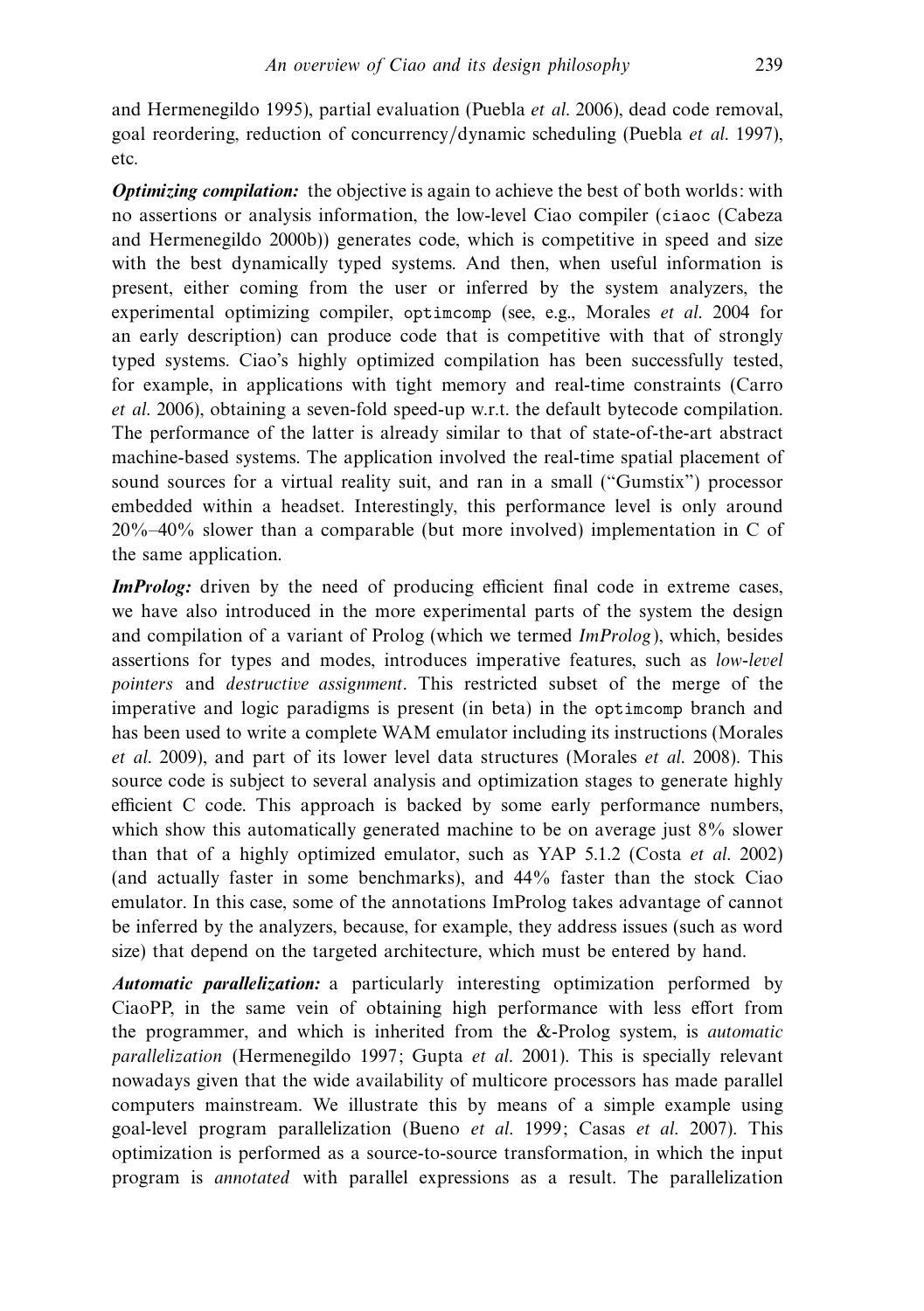```
qsort([X|L], R) :-
   partition(L,X,L1 ,L2),
   ( indep(L1 , L2) ->
      qsort(L2 ,R2) & qsort(L1 ,R1)
   ;
      qsort(L2, R2), qsort(L1, R1)),
   cone(R1, [X|R2], R).
```


```
qsort([X|L], R) :-
    partition(L,X,L1 ,L2),
    qsort(L2,R2) &
    qsort(L1,R1),
    conc(R1, [X|R2], R).
```
Fig. 12. Parallel QuickSort.

algorithms, or annotators (Muthukumar et al. 1999), exploit parallelism under certain independence conditions, which allow guaranteeing interesting correctness and no-slowdown properties for the parallelized programs (Hermenegildo and Rossi 1995; García de la Banda et al. 2000). This process is made more complex by the presence of variables shared among goals and pointers among data structures at run time.

Consider the program in Figure 9 (with conc/3 defined as in Fig. 2). A possible parallelization (obtained in this case with the "MEL" annotator Muthukumar et al. 1999) is shown in Figure 11, which means that, provided that L1 and L2 do not have variables in common at run time, then the recursive calls to qsort can be run in parallel. Assuming that  $\frac{1t}{2}$  and geq/2 in Figure 9 need their arguments to be ground (note that this may be either inferred by analyzing the implementation of lt/2 and geq/2 or stated by the user using suitable assertions), the information collected by the abstract interpreter using, e.g., mode and sharing/freeness analysis, can determine that L1 and L2 are ground after partition, and therefore, they do not have variables to share. As a result, the independence check and the corresponding conditional is simplified via abstract executability and the annotator yields instead the code in Figure 12, which is much more efficient since it has no run-time check. This check simplification process is described in detail in Bueno *et al.* (1999) where the impact of abstract interpretation in the effectiveness of the resulting parallel expressions is also studied.

The checks in the above example aim at strict independent and-parallelism (Hermenegildo and Rossi 1995). However, the annotators are parametrized on the notion of independence. Different checks can be used for different independence notions: non-strict independence (Cabeza and Hermenegildo 1994), constraintbased independence (García de la Banda et al. 2000), etc. Moreover, all forms of and-parallelism in logic programs can be seen as independent and-parallelism,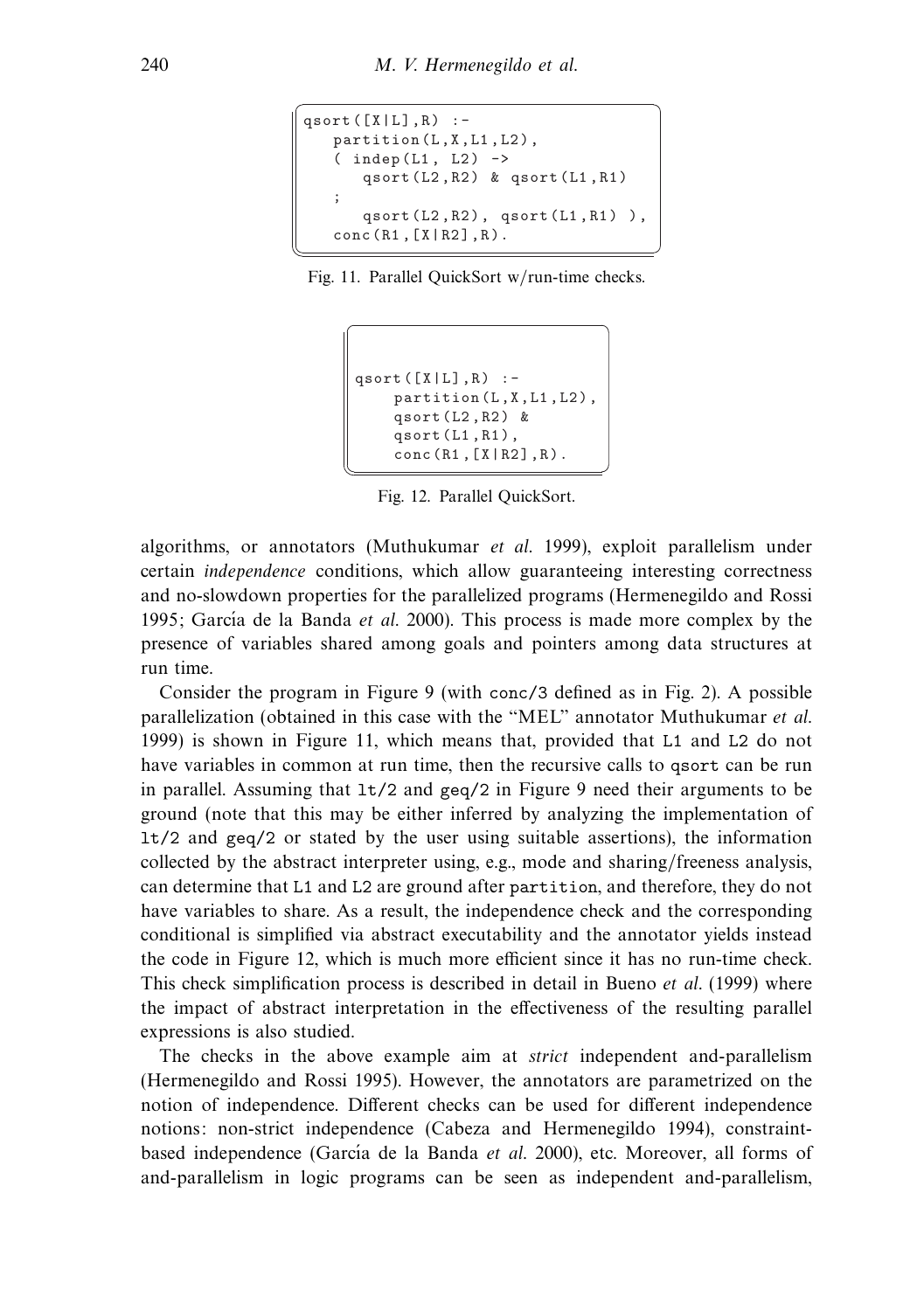provided the definition of independence is applied at the appropriate granularity  $level.<sup>7</sup>$ 

Ciao currently includes low-level, native support for the creation of (POSIX-based) threads at the O.S. level, which are used as support for independent and-parallel execution (Casas et al. 2008). Task stealing is used to achieve independence between the number of O.S. threads and the number of parallel goals (Hermenegildo 1986; Hermenegildo and Greene 1991).

*Granularity control:* the information produced by the CiaoPP cost analyzers is also used to perform combined compile—time/run—time resource control. An example of this is task granularity control (López-García et al. 1996) of parallelized code. Such parallel code can be the output of the process mentioned above or code parallelized manually. In general, this run-time granularity control process includes computing sizes of terms involved in granularity control, evaluating cost functions, and comparing the result with a threshold to decide between parallel and sequential execution. However, there are optimizations to this general process, such as cost function simplification and improved term size computation.

*Visualization of parallel executions:* a tool (VisAndOr (Carro et al. 1993)) for depicting parallel executions was developed and used to help programmers and system developers understand the program behavior and task scheduling performed. This is very useful for tuning the abstract machine and the automatic parallelizers.

## **7 Incremental compilation and other support for programming in the small and in the large**

In addition to all the functionality provided by the preprocessor and assertions, programming in the large is further supported again by the module system (Cabeza and Hermenegildo 2000a). This design is the real enabler of Ciao's modular program development tools, effective global program analysis, modular static debugging, and module-based automatic incremental compilation and optimization. The analyzers and compiler take advantage of the module system and module dependencies to reanalyze/recompile only the required parts of the application modules after one or more of them is changed, automatically and implicitly, without any need to define "makefiles" or similar dependency-related additional files, or to call explicitly any "make"-style command.

Application deployment is enhanced beyond the traditional Prolog top level, since the system offers a full-featured interpreter but also supports the use of Ciao as a scripting language and a compiled language. Several types of executables can be easily built, from multiarchitecture bytecode executables to single-architecture, standalone executables. Multiple platforms are supported, including the very common Linux, Windows, Mac OS X, and other Un\*x-based OSs, such as Solaris. Due to the explicit effort in keeping the requirements of the virtual machine to a minimum, the

 $<sup>7</sup>$  For example, stream and-parallelism can be seen as independent and-parallelism if the independence</sup> of "bindings" rather than goals is considered.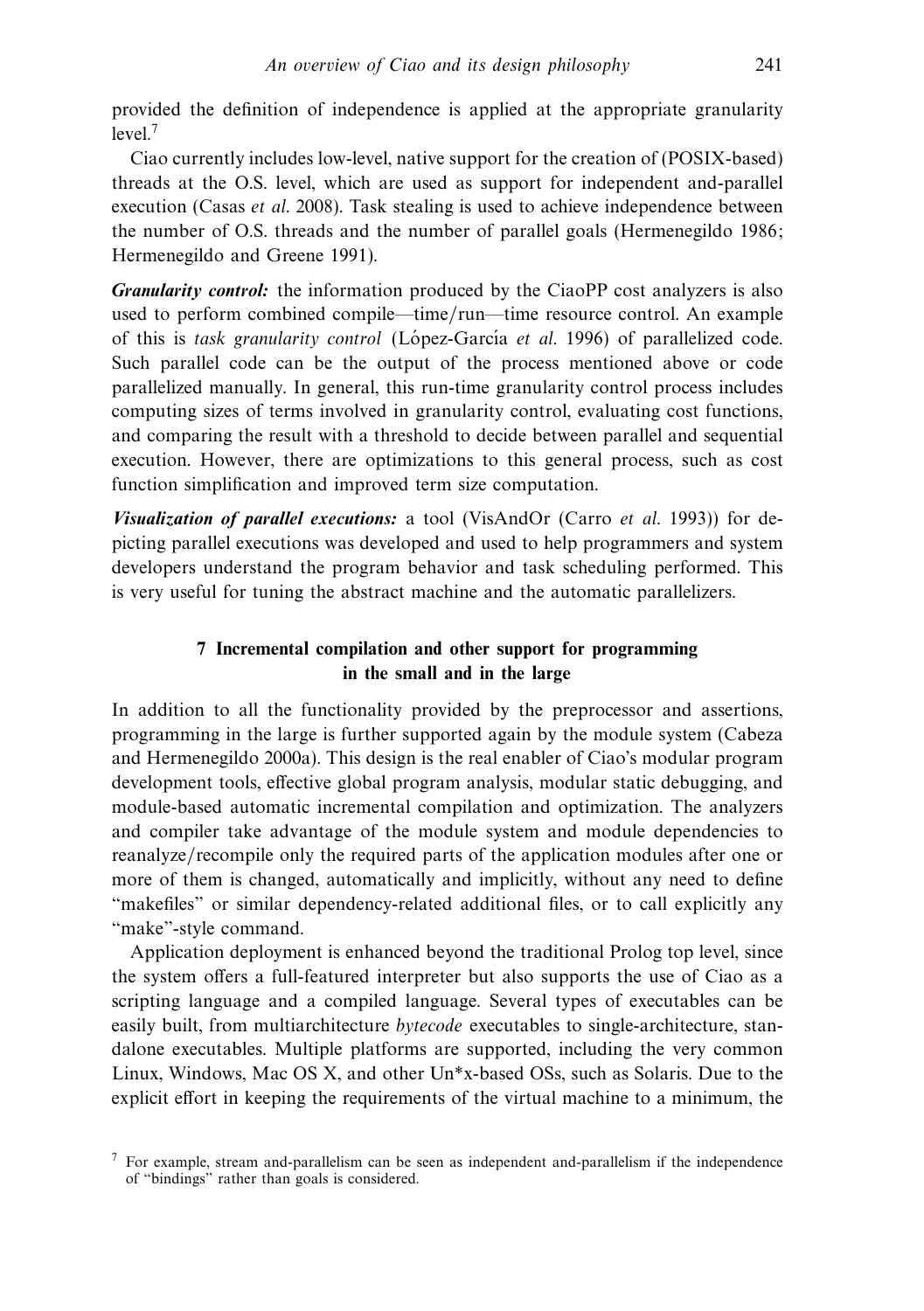effort of porting to new operating systems has so far been reduced. Ciao is known to run on several architectures, including Intel, Power PC, SPARC, and XScale/ARM processors.

Modular distribution of user and system code in Ciao, coupled with modular analysis, allows the generation of stripped executables containing only those builtins and libraries used by the program. Those reduced-size executables allow programming in the small when strict space constraints are present.

Flexible development of applications and libraries that use components written in several languages is also facilitated, by means of compiler and abstract machine support for multiple bidirectional foreign interfaces to  $C/C++$ , Java, Tcl/Tk, SQL databases (through a notion of predicate persistence), etc. The interfaces are described by using assertions, as previously stated, and any necessary glue code is automatically generated from them.

#### **8 An advanced integrated development environment**

Another design objective of Ciao has been to provide a truly productive program development environment that integrates all of the tools mentioned before in order to allow the development of correct and efficient programs in as little time and with as little effort as possible. This includes a rich graphical development interface, based on the latest graphical versions of Emacs and offering menu and widget-based interfaces with direct access to the top-level/debugger, preprocessor, and autodocumenter, as well as an embeddable source-level debugger with breakpoints, and several profiling and execution visualization tools. In addition, a plugin with very similar functionality is also available for the Eclipse programming environment.<sup>8</sup>

The programming environment makes it possible to start the top level, the debugger, or the preprocessor, and to load the current module within them by pressing a button or via a pair of keystrokes. Tracing the execution in the debugger makes the current statement in the program be highlighted in an additional buffer containing the debugged file.

The environment also provides automated access to the documentation, extensive syntax highlighting, autocompletion, autolocation of errors in the source, etc., and is highly customizable (to set, for example, alternative installation directories or the location of some binaries). The direct access to the preprocessor allows interactive control of all the static debugging, verification, and program transformation facilities. For example, Figure 13 shows the menu that allows choosing the different options for compile-time and run-time checking of assertions (this menu is the "naive" one that offers reduced and convenient defaults for all others; selecting "expert" mode allows changing all options).

As another example, Figure 14 shows CiaoPP indicating a semantic error in the source. In particular, it is the cost-related error discussed in Section 5.2 where the compiler detects (statically!) that the definition of nrev does not comply with the assertion requiring it to be of linear complexity.

<sup>8</sup> See http://eclipse.ime.usp.br/projetos/grad/plugin-prolog/index.html.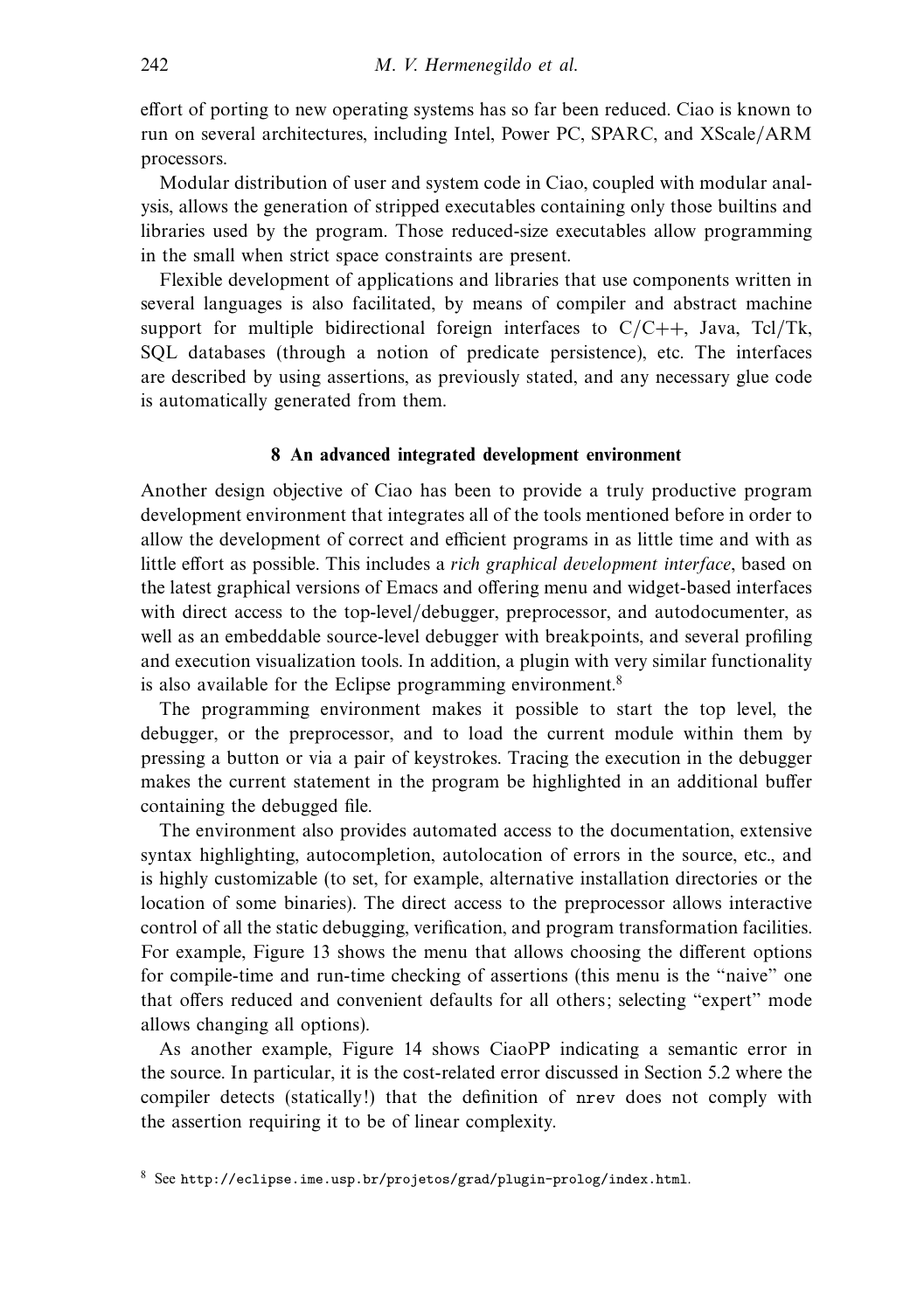

Fig. 13. Menu for compile-time/run-time checking of assertions.

| File Edit Options Buffers Tools CiaoSys CiaoDbg CiaoPP LPdoc CiaoOpts CiaoHelp Help                                                                                                                                                                                                                                                                                                                                                                               |
|-------------------------------------------------------------------------------------------------------------------------------------------------------------------------------------------------------------------------------------------------------------------------------------------------------------------------------------------------------------------------------------------------------------------------------------------------------------------|
| $\blacksquare$ $\times$ $\blacksquare$ $\blacksquare$ $\wedge$ $\blacksquare$ $\blacksquare$ $\blacksquare$ $\blacksquare$ $\blacksquare$ $\blacksquare$ $\emptyset$ $\emptyset$ $\emptyset$ $\emptyset$ $\emptyset$ $\emptyset$ $\emptyset$ $\emptyset$ $\emptyset$ $\emptyset$ $\emptyset$ $\emptyset$ $\emptyset$ $\emptyset$ $\emptyset$ $\emptyset$ $\emptyset$ $\emptyset$ $\emptyset$ $\emptyset$ $\emptyset$ $\emptyset$ $\emptyset$ $\emptyset$ $\empty$ |
| :- module(, [nrev/2], [assertions, nativeprops, functional]).<br>:- entry nrev/2 : {list, ground} $*$ var.<br>:- use module(someprops).                                                                                                                                                                                                                                                                                                                           |
| :- pred nrev $(A, B)$ : list $(A)$ => list $(B)$ .<br>:- pred nrev(A, B) : list_of(color, A) => list_of(color, B).<br>:- pred nrev(A, B) : list(A) + (not_fails, is_det, terminates).<br>: $\Box$ pred nrev(A, ) : list(A) + steps o(length(A)).                                                                                                                                                                                                                  |
| $nrev([])$ := [].<br>$nrev([H L]) := \text{conc}(nrev(L), [H]).$                                                                                                                                                                                                                                                                                                                                                                                                  |
| :- pred conc( $A, B, C$ ) : list( $A$ ) => size_ub( $C,$ length( $A$ )+length( $B$ ))<br>+ steps_o(length(A)).<br>$cone([], L) := L.$<br>conc ( $[H L]$ , K) := [ H   conc $(L,K)$ ].                                                                                                                                                                                                                                                                             |
| {ERROR (ctchecks pred messages): (lns 8-8) False assertion:<br>:- check comp $nrev(A, B)$<br>: $list(A)$<br>$+$ steps_o(length(A)).                                                                                                                                                                                                                                                                                                                               |
| because<br>on comp nrev: $nrev(A)$ :                                                                                                                                                                                                                                                                                                                                                                                                                              |
| $[$ [qeneric_comp] : steps_ub(0.5*exp(length(A),2)+1.5*length(A)+1),steps_lb(0.5**<br>sexp(length(A), 2)+1.5*length(A)+1), not fails, covered, mut exclusive, is det                                                                                                                                                                                                                                                                                              |
| $-1:***$<br>*Ciao-Preprocessor*<br>97% (271,0) (Ciao/CiaoPP/LPdoc Listener: run)                                                                                                                                                                                                                                                                                                                                                                                  |
|                                                                                                                                                                                                                                                                                                                                                                                                                                                                   |

Fig. 14. Error location in the source—a cost error.

The direct access to the autodocumentation facilities (Hermenegildo 2000) allows the easy generation of human-readable program documentation from the current file in a variety of formats from the assertions, directives, and machine-readable comments present in the program being developed or in the system's libraries, as well as all other program information available to the compiler. This direct access to the documenter and on a per-module basis is very useful in practice for incrementally building documentation and making sure that, for example, cross references between files are well resolved and that the documentation itself is well structured and formatted.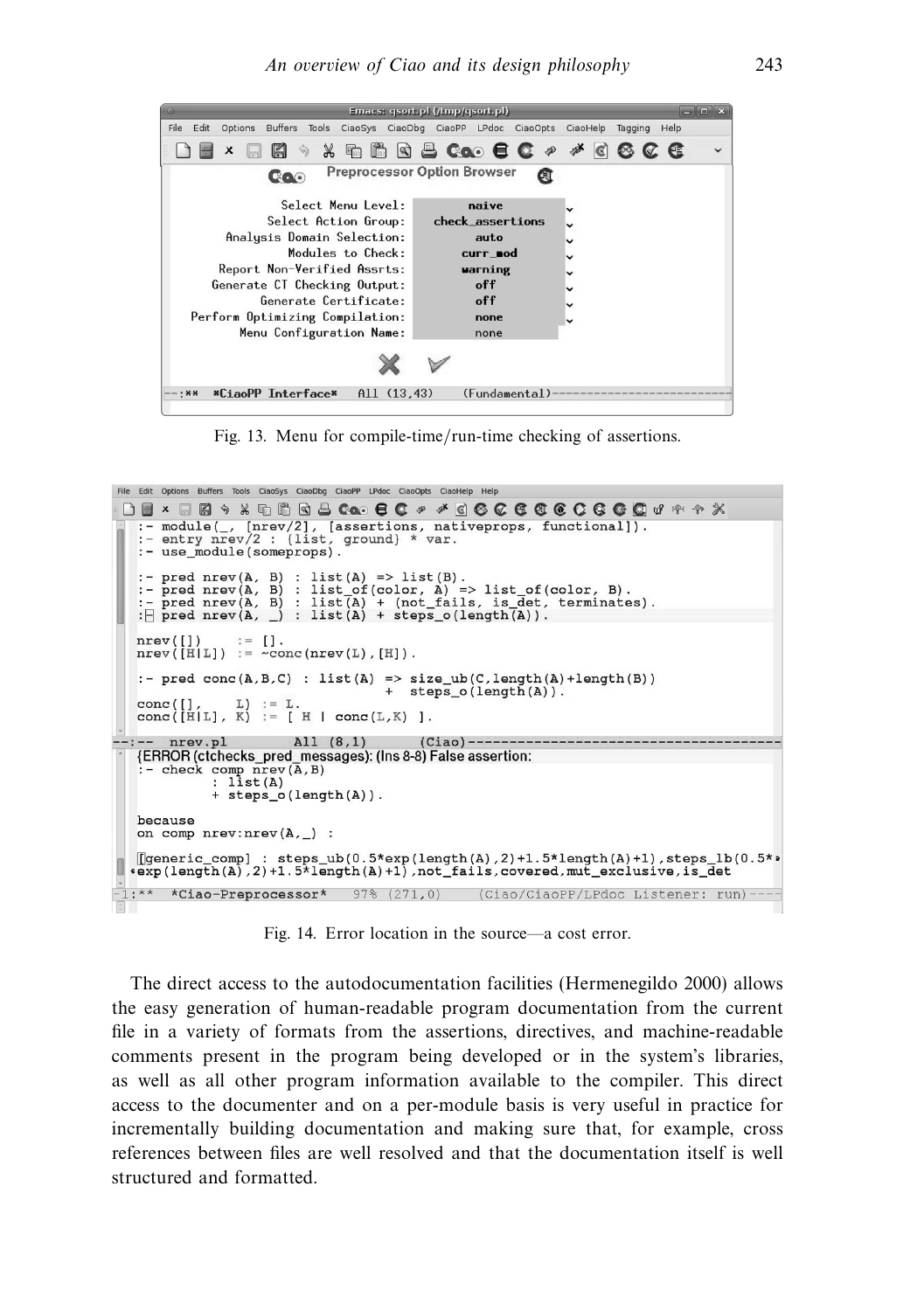#### **9 Some final thoughts: Dynamic versus static languages, parallelism**

We now provide as conclusions some final thoughts regarding how the now fairly classical Ciao approach fares in the light of recent trends. We argue that in fact many of the motivations and ideas behind the development of Ciao and CiaoPP over the years have acquired presently even more importance.

The environment in which much software needs to be developed nowadays (decoupled software development, use of components and services, increased interoperability constraints, need for dynamic update or self-reconfiguration, mashups) is posing requirements, which align with the classical arguments for dynamic languages but which, in fact, go beyond them. Examples of often required dynamic features include making it possible to (partially) test and verify applications, which are partially developed, and which will never be "complete" or "final," or which evolve over time in an asynchronous, decentralized fashion (e.g., software servicebased systems). These requirements, coupled with the intrinsic agility in development of dynamic programming languages, such as Python, Ruby, Lua, JavaScript, Perl, and PHP (with Scheme or Prolog also in this class), have made such languages a very attractive option for a number of purposes that go well beyond simple scripting. Parts written in these languages often become essential components (or even the whole implementation) of full, mainstream applications.

At the same time, detecting errors at compile time and inferring properties required to optimize programs are still important issues in real-world applications. Thus, strong arguments are also made for static languages. For example, modern logic and functional languages (e.g., Mercury (Somogyi et al. 1996) or Haskell (Hudak et al. 1992)) impose strong type-related requirements such as that all types (and, when relevant, modes) have to be defined explicitly or that all procedures have to be "well-typed" and "well-moded." One argument supporting this approach is that it clarifies interfaces and meanings and facilitates "programming in the large" by making large programs more maintainable and better documented. Also, the compiler can use the static information to generate more specific code, which can be better in several ways (e.g., performance-wise).

In the design of Ciao, we certainly had the latter arguments in mind, but we also wanted Ciao to be useful (as the scripting languages) for highly dynamic scenarios such as those listed above, for "programming in the small," for prototyping, for developing simple scripts, or simply for experimenting with the solution to a problem. We felt that compulsory type and mode declarations, and other related restrictions, can sometimes get in the way in these contexts.

The solution we came up with involves the rich Ciao assertion language and the Ciao methodology for dealing with such assertions (Bueno et al. 1997; Hermenegildo et al. 1999a; Puebla et al. 2000b), which implies making a best effort to infer and check these properties statically, using powerful and rigorous static analysis tools based on safe approximations, while accepting that complete verification or validation may not always be possible and run-time checks may be needed. This approach opens up the possibility of dealing in a uniform way with a wide variety of properties besides types (e.g., rich modes, determinacy, non-failure, sharing/aliasing,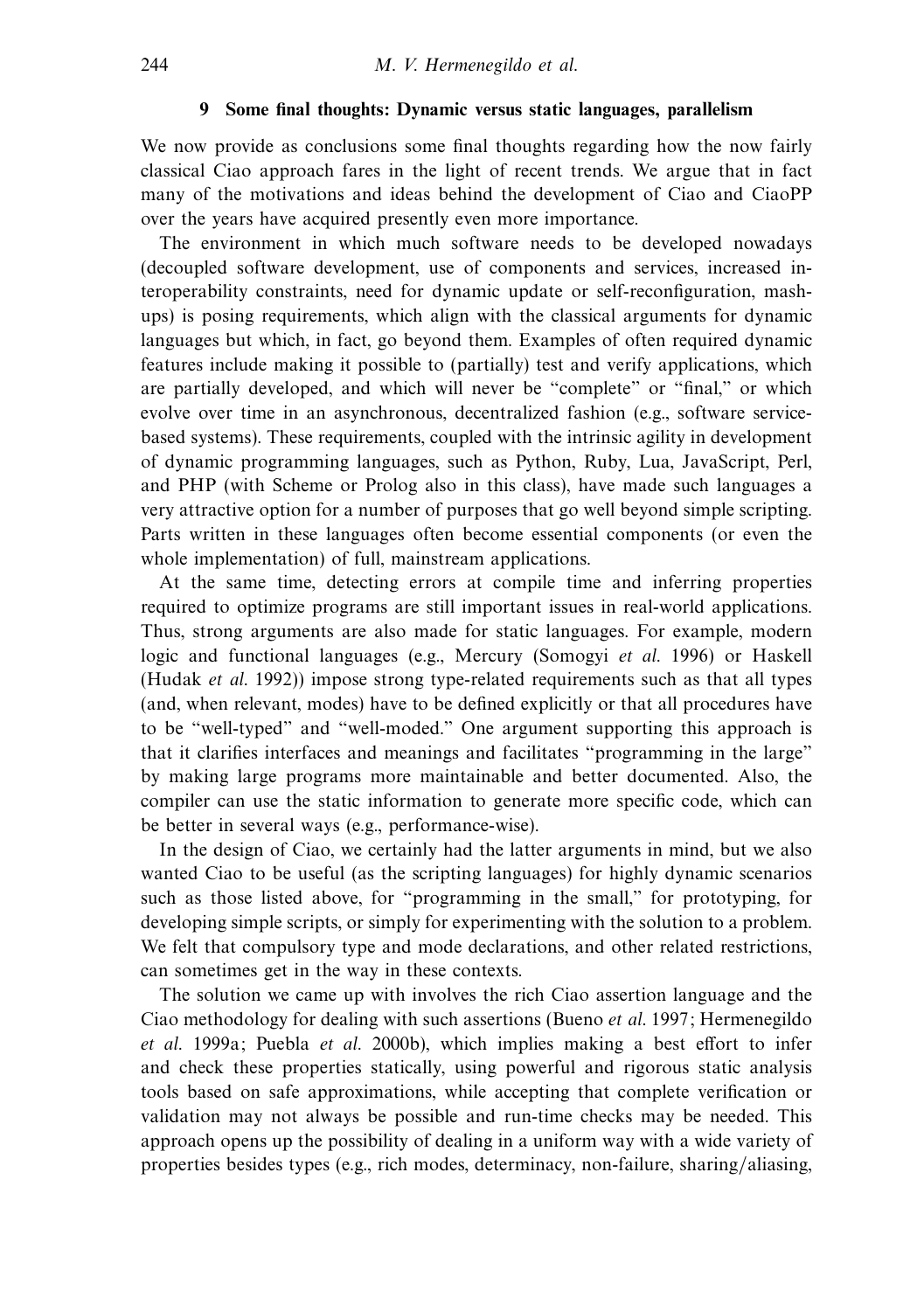term linearity, cost, . . . ), while at the same time making assertions optional. We argue that this solution has made Ciao very useful for programming both in the small and in the large, combining effectively the advantages of the strongly typed and untyped language approaches. In contrast, systems which focus exclusively on automatic compile-time checking are often rather strict about the properties, which the user can write. This is understandable because otherwise the underlying static analyses are of little use for proving the assertions.

In this sense, the Ciao model is related to the *soft typing* approach (Cartwright and Fagan 1991), but without being restricted to types. It is also related to the NU–Prolog debugger (Naish et al. 1989), which performed compile-time checking of decidable (regular) types and also allowed calling Prolog predicates at run time as a form of dynamic type checks. However, as mentioned before, compiletime inference and checking in the Ciao model is not restricted to types (nor requires properties to be decidable), and it draws many new synergies from its novel combination of assertion language, properties, certification, run-time checking, testing, etc. The practical relevance of the combination of static and dynamic features is in fact illustrated by the many other languages and frameworks, which have been proposed lately aiming at bringing together ideas of both worlds. This includes recent work in gradual typing for Scheme (Tobin-Hochstadt and Felleisen 2008) (and the related PLT-Scheme/Racket language) or Prolog (Schrijvers et al. 2008), the recent uses of "contracts" in verification (Logozzo *et al.*), and the pragmatic viewpoint of (Lamport and Paulson 1999), but applied to programming languages rather than specification languages. The fifth edition of ECMAScript, on which the JavaScript and ActionScript languages are based, includes optional (soft-)type declarations to allow the compiler to generate more efficient code and detect more errors. The Tamarin project (Mozilla 2008) intends to use this additional information to generate faster code. The RPython (Ancona et al. 2007) language imposes constraints on the programs to ensure that they can be statically typed. RPython is moving forward as a general purpose language. This line has also brought the development of safe versions of traditional languages, e.g., CCured (Necula et al. 2005) or Cyclone (Jim et al. 2002) for C, as well as of systems that offer capabilities similar to those of the Ciao assertion preprocessor, such as Deputy (http://deputy.cs.berkeley.edu/) or Spec# (Leavens et al. 2007).

We believe that Ciao has pushed and is continuing to push the state of the art in solving this currently very relevant and challenging conundrum between statically and dynamically checked languages. It pioneered what we believe is the most promising approach in order to be able to obtain the best of both worlds: the combination of a flexible, multipurpose assertion language with strong program analysis technology. This allows support for dynamic language features while at the same time having the capability of achieving the performance and efficiency of static systems. We believe that a good part of the power of the Ciao approach also comes from the synergy that arises from using the same framework and assertion language for different tasks (static verification, run-time checking, unit testing, documentation, . . . ) and its interaction with the design of Ciao itself (its module system, its extensibility, or the support for predicates and constraints). The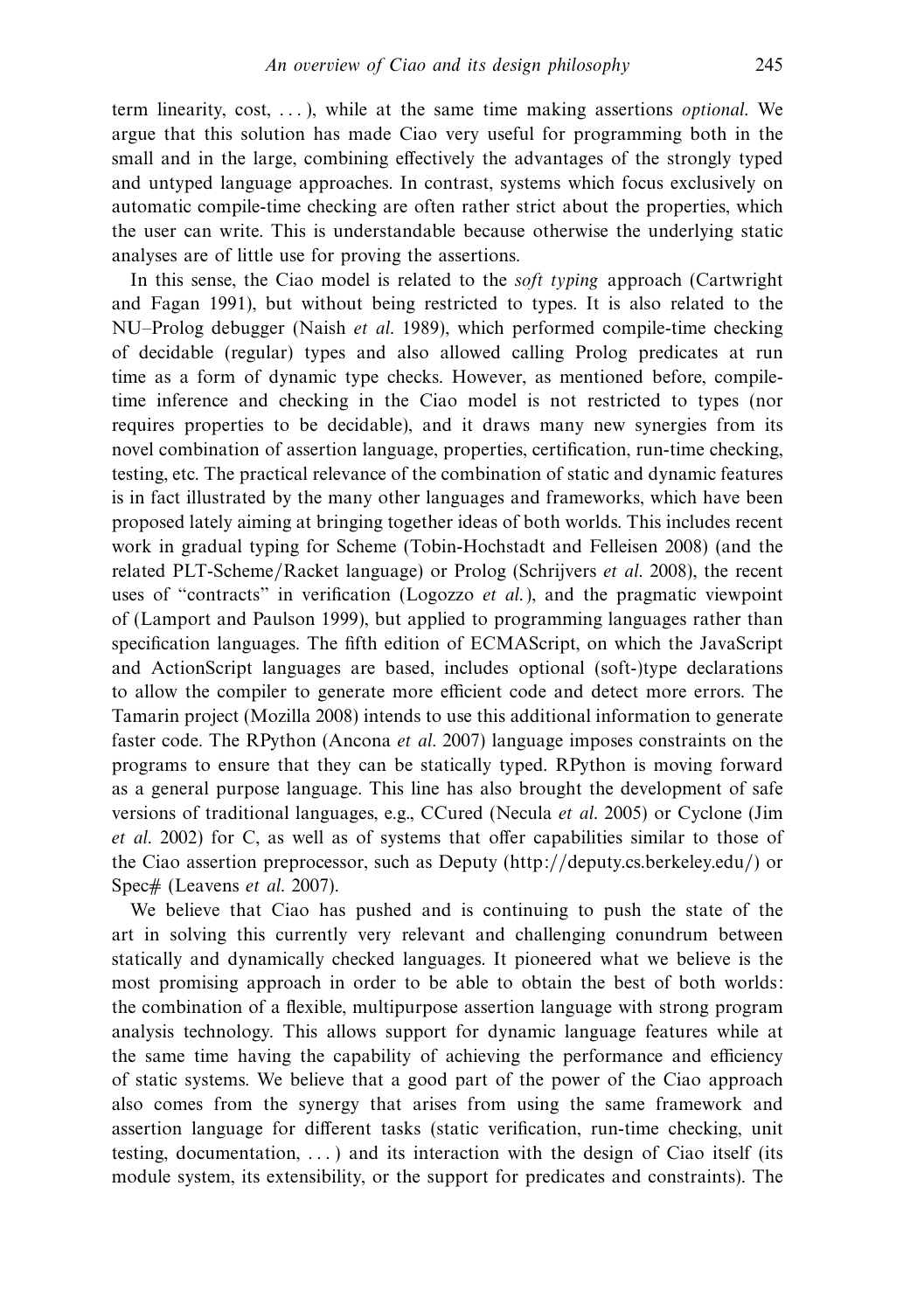fact that properties are written in the source language is instrumental in allowing assertions, which cannot be statically verified to be translated easily into run-time checks, and this is instrumental in turn in allowing users to get some benefits even if a certain property cannot be verified at compile time. The assertion language design also allows a smooth integration with unit testing. Moreover, as (parts of) the unit tests that can be verified at compile time are eliminated, sometimes unit tests can be checked without ever running them.

Another interesting current trend where Ciao's early design choices have become quite relevant is parallelism. Multicore processors are already the norm, and the number of cores is expected to grow in the foreseeable future. This has renewed the interest in language-related designs and tools, which can simplify the intrinsically difficult (Karp and Babb 1988) but currently necessary task of parallelizing programs. In the Ciao approach, programmers can choose between expressing manually the parallelism with high-level constructs, letting the compiler discover the parallelism, or a combination of both. The parallelizer also checks manual parallelizations for correctness and, conversely, programmers can easily inspect and improve the (source level) parallelizations produced by the compiler. These capabilities rely (again) on the use of CiaoPP's powerful, modular, and incremental abstract interpretationbased static program analyzers. This approach was pioneered by &-Prolog and Ciao (arguably one of the first direct uses of abstract interpretation in a real compiler) and seems the most promising nowadays, being adopted by many systems (see, e.g., Hermenegildo 1997 for further discussion).

*Probing further:* the reader is encouraged to explore the system, its documentation, and the tutorial papers that have been published on it. At the time of writing, work is progressing on the new 1.14 system version, which includes significant enhancements with respect to the previous major release (1.10). In addition to the autodocumenter, new versions also include within the default distribution the CiaoPP preprocessor (initially beta versions), which was previously distributed on demand and installed separately. The latest version of Ciao, 1.13, which is essentially a series of release candidates for 1.14 has now been available for some time from the Ciao web site (snapshots) and subversion repository.

*Contact/download info/license:* the latest versions of Ciao can be downloaded from http://www.ciaohome.org or http://www.cliplab.org. Ciao is free software protected to remain so by the GNU LGPL license and can be used freely to develop both free and commercial applications.

#### **Acknowledgements**

The Ciao system is in continuous and very active development through the collaborative effort of numerous members of several institutions, including UPM, the IMDEA Software Institute, UNM, UCM, Roskilde University, University of Melbourne, Monash University, University of Arizona, Linköping University, NMSU, K. University Leuven, Bristol University, Ben-Gurion University, INRIA, as well as many others. The development of the Ciao system has been supported by a number of European, Spanish, and other international projects; currently by the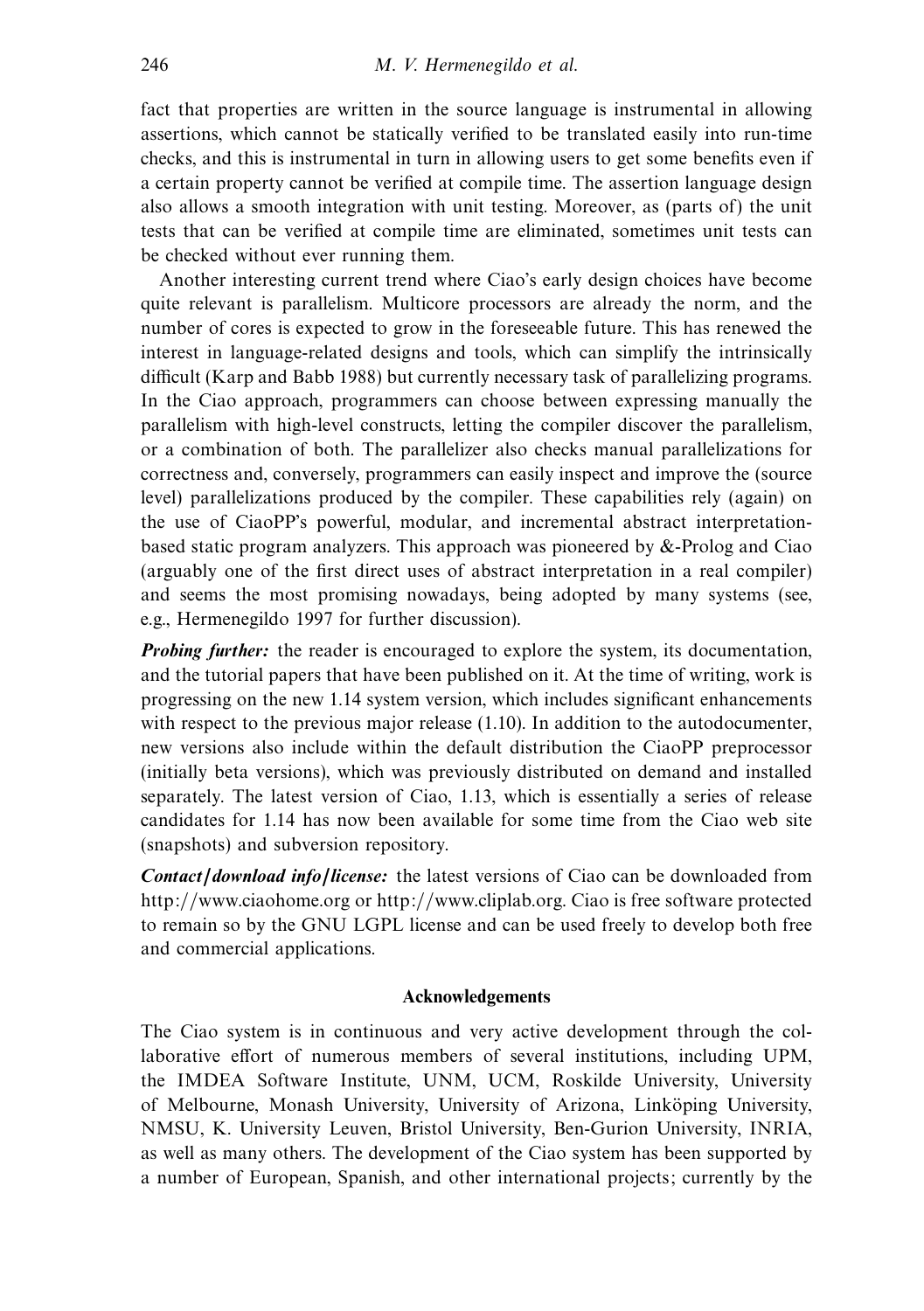European IST-215483 S-CUBE and FET IST-231620 HATS projects, the Spanish 2008-05624/TIN DOVES project, and the CAM P2009/TIC/1465 PROMETIDOS project. Manuel Hermenegildo was also supported previously by the IST Prince of Asturias Chair at the University of New Mexico. The system documentation and related publications contain more specific credits to the many contributors to the system. We would also like to thank the anonymous reviewers and the editors of the special issue for providing very constructive and useful comments, which have greatly contributed to improving the final version of the paper.

## **References**

- AïT-KACI, H. 1993. An introduction to LIFE—Programming with logic, inheritance, functions and equations. In Proc. of the 1993 International Symposium on Logic Programming, D. Miller, Ed. MIT Press, Cambridge, MA, 52–68.
- Albert, E., Puebla, G. and Hermenegildo, M. 2008. Abstraction-carrying dode: A model for mobile code safety. New Generation Computing 26, 2, 171–204.
- Ancona, D., Ancona, M., Cuni, A. and Matsakis, N. D. 2007. RPython: A step towards reconciling dynamically and statically typed OO languages. In Proc. of the 2007 Symposium on Dynamic languages (DLS '07). ACM, New York, NY, 53–64.
- Bruynooghe, M. 1991. A practical framework for the abstract interpretation of logic programs. Journal of Logic Programming 10, 91–124.
- BUENO, F., CABEZA, D., CARRO, M., HERMENEGILDO, M., LÓPEZ-GARCÍA, P. AND PUEBLA-(EDS.), G. 2009. The Ciao System. Ref. Manual (v1.13). Technical Report. School of Computer Science, T.U. of Madrid (UPM). URL: http://www.ciaohome.org
- Bueno, F., Deransart, P., Drabent, W., Ferrand, G., Hermenegildo, M., Maluszynski, J. and Puebla, G. 1997. On the role of semantic approximations in validation and diagnosis of constraint logic programs. In Proc. of the 3rd International WS on Automated Debugging  $(AADEBUG)$ . U. Linköping Press, Linköping, Sweden, 155–170.
- BUENO, F., GARCÍA DE LA BANDA, M. AND HERMENEGILDO, M. March 1999. Effectiveness of abstract interpretation in automatic parallelization: A case study in logic programming. ACM Transactions on Programming Languages and Systems 21, 2, 189–238.
- BUENO, F., LÓPEZ-GARCÍA, P. AND HERMENEGILDO, M. 2004. Multivariant non-failure analysis via standard abstract interpretation. In Proc. of the International Symposium on Functional and Logic Programming (FLOPS '04). Lecture Notes in Computer Science, vol. 2998. Springer-Verlag, Heidelberg, Germany, 100–116.
- Cabeza, D. and Hermenegildo, M. 1994. Extracting non-strict independent and-parallelism using sharing and freeness information. In Proc. of the International Static Analysis Symposium (SAS '94). Lecture Notes in Computer Science, vol. 864. Springer-Verlag, Heidelberg, Germany, 297–313.
- Cabeza, D. and Hermenegildo, M. 1995. Distributed concurrent constraint execution in the CIAO system. In Proc. of the COMPULOG-NET Workshop on Parallelism and Implementation Technologies (COMPULOG-NET '95). U. Utrecht/T.U. Madrid, Utrecht, NL.
- Cabeza, D. and Hermenegildo, M. 2000a. A new module system for Prolog. In Proc. of the International Conference on Computational Logic (CL '00). Lecture Notes in Artificial Intelligence, vol. 1861. Springer-Verlag, Heidelberg, Germany, 131–148.
- Cabeza, D. and Hermenegildo, M. 2000b. The Ciao modular, standalone compiler and its generic program processing library. In Special Issue on Parallelism and Implementation of  $(C)$ LP Systems. Electronic Notes in Theoretical Computer Science, vol. 30(3). Elsevier, North Holland.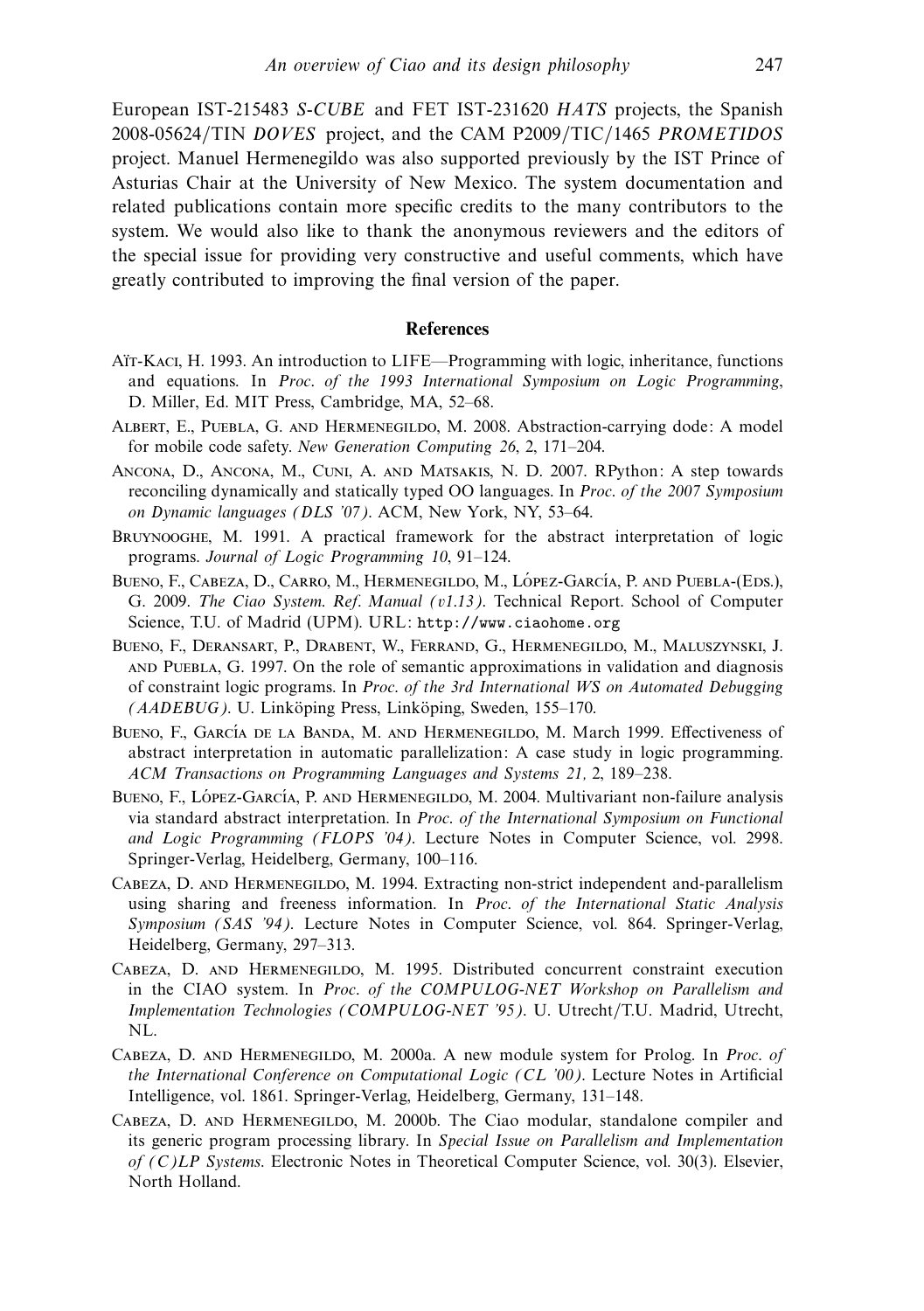- Cabeza, D. and Hermenegildo, M. May 2001. Distributed WWW programming using (Ciao) Prolog and the PiLLoW Library. Theory and Practice of Logic Programming 1, 3, 251– 282.
- CARRO, M., GÓMEZ, L. AND HERMENEGILDO, M. 1993. Some paradigms for visualizing parallel execution of logic programs. In Proc. of the International Conference on Logic Programming (ICLP '93). MIT Press, Cambridge, MA, 184–201.
- Carro, M. and Hermenegildo, M. 1999. Concurrency in Prolog using threads and a shared database. In Proc. of the 1999 International Conference on Logic Programming. MIT Press, Cambridge, MA, USA, 320–334.
- Carro, M., Morales, J., Muller, H., Puebla, G. and Hermenegildo, M. 2006. High-level languages for small devices: A case study. In Compilers, Architecture, and Synthesis for Embedded Systems, K. Flautner and T. Kim, Eds. ACM/Sheridan, 271–281.
- Cartwright, R. and Fagan, M. 1991. Soft typing. In Proc. of the ACM SIGPLAN Conference on Programming Language Design and ImplementationPLDI'91. SIGPLAN. ACM, New York, NY, 278–292.
- Casas, A., Cabeza, D. and Hermenegildo, M. 2006. A syntactic approach to combining functional notation, lazy evaluation and higher-order in LP systems. In Proc. of the International Symposium on Functional and Logic Programming (FLOPS '06), 142–162.
- Casas, A., Carro, M. and Hermenegildo, M. 2007. Annotation algorithms for unrestricted independent and-parallelism in logic programs. In Proc. of the International Symposium on Logic-Based Program Synthesis and Transformation (LOPSTR '07). Lecture Notes in Computer Science, vol. 4915. Springer-Verlag, Heidelberg, Germany, 138–153.
- Casas, A., Carro, M. and Hermenegildo, M. 2008. A high-level implementation of nondeterministic, unrestricted, independent and-parallelism. In *Proc. of the 24th International* Conference on Logic Programming (ICLP'08), M. García de la Banda and E. Pontelli, Eds. Lecture Notes in Computer Science, vol. 5366. Springer-Verlag, Heidelberg, Germany, 651–666.
- Chen, W. and Warren, D. S. January 1996. Tabled evaluation with delaying for general logic programs. Journal of the ACM 43, 1, 20–74.
- Correas, J., Gomez, J. M., Carro, M., Cabeza, D. and Hermenegildo, M. 2004. A generic persistence model for CLP systems (and two useful implementations). In Proc. of the International Symposium on Practical Aspects of Declarative Languages (PADL '04). Lecture Notes in Computer Science, vol. 3057. Springer-Verlag, Heidelberg, Germany, 104–119.
- Costa, V. S., Damas, L., Reis, R. and Azevedo, R. 2002. YAP User's Manual. http://www.dcc.fc.up.pt/~vsc/Yap
- Cousot, P. and Cousot, R. 1977. Abstract interpretation: A unified lattice model for static analysis of programs by construction or approximation of fixpoints. In Proc. of the Symposium on Principles of Programming Languages (POPL '77). ACM, New York, NY, 238–252.
- Debray, S. K. and Lin, N. W. November 1993. Cost analysis of logic programs. ACM Transactions on Programming Languages and Systems 15, 5, 826–875.
- Debray, S. K., Lin, N.-W. and Hermenegildo, M. 1990. Task granularity analysis in logic programs. In Proc. of the ACM Conference on Programming Language Design and Implementation (PLDI '90). ACM, New York, NY, 174–188.
- DEBRAY, S. K., LÓPEZ-GARCÍA, P., HERMENEGILDO, M. AND LIN, N.-W. 1997. Lower bound cost estimation for logic programs. In Proc. of the International Symposium on Logic Programming (ILPS '97). MIT Press, Cambridge, MA.
- El-Khatib, O., Pontelli, E. and Son, T. C. 2005. Integrating an answer set solver into Prolog: ASP-PROLOG. In Proc. of the International Conference on Logic Programming and Nonmonotonic Reasoning (LPNMR), 399–404.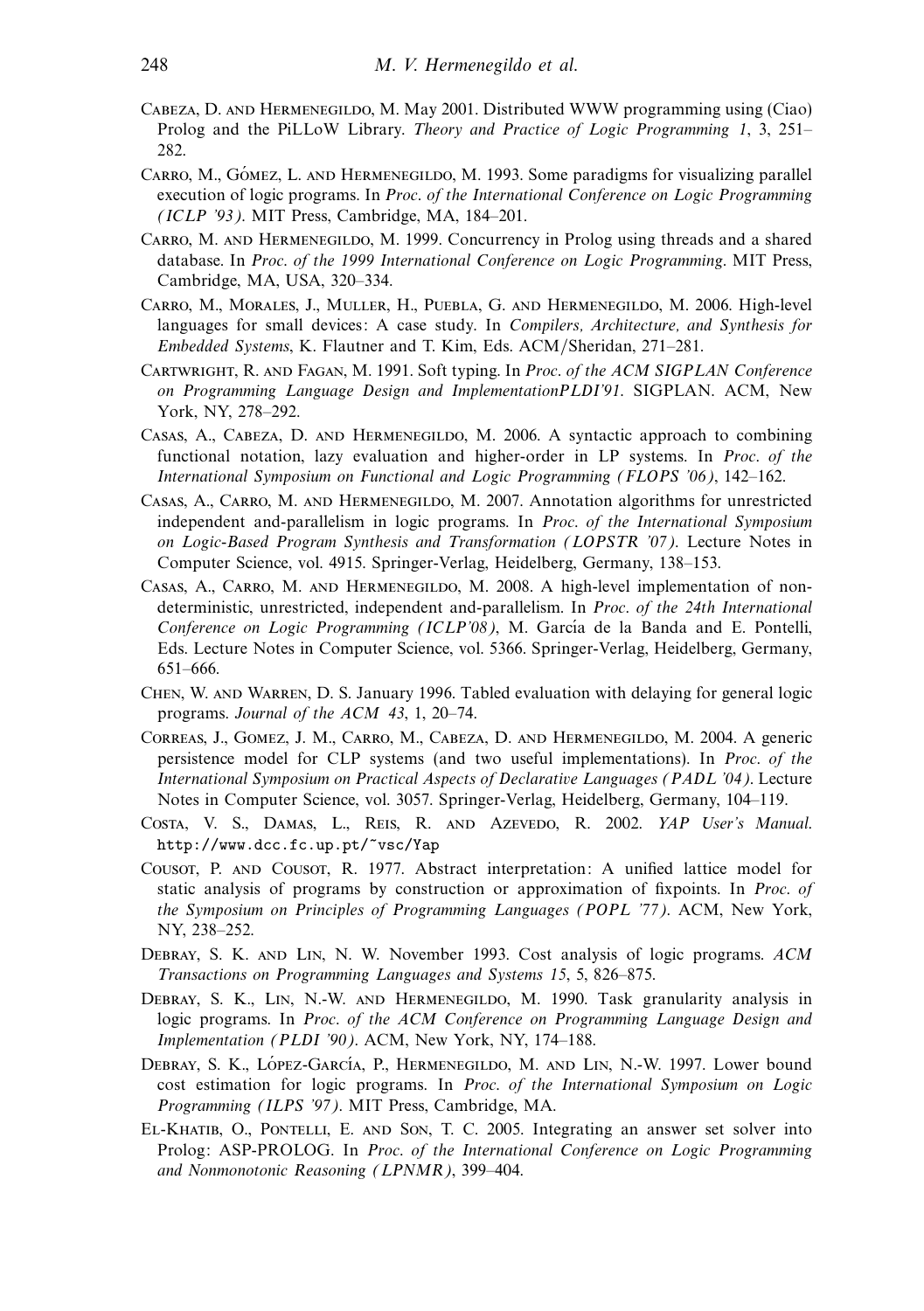FRÜHWIRTH, T. 2009. Constraint Handling Rules. Cambridge University Press, Cambridge UK.

- GARCÍA DE LA BANDA, M., BUENO, F. AND HERMENEGILDO, M. 1996. Towards independent andparallelism in CLP. In Proc. of the Symposium on Programming Languages: Implementations, Logics, and Programs (PLILP '96). Lecture Notes in Computer Science, vol. 1140. Springer-Verlag, Heidelberg, Germany, 77–91.
- GARCÍA DE LA BANDA, M., HERMENEGILDO, M. AND MARRIOTT, K. March 2000. Independence in CLP languages. ACM Transactions on Programming Languages and Systems 22, 2, 269– 339.
- GÓMEZ-ZAMALLOA, M., ALBERT, E. AND PUEBLA, G. 2008. On the generation of test data for Prolog by partial evaluation. In Proc. of the Workshop on Logic-based methods in Programming Environments (WLPE '08), 26–43. Report number: WLPE/2008/06.
- Gupta, G., Pontelli, E., Ali, K., Carlsson, M. and Hermenegildo, M. July 2001. Parallel execution of Prolog programs: A survey. ACM Transactions on Programming Languages and Systems 23, 4, 472–602.
- HANUS, M., ANTOY, S., BRASSEL, B., KUCHEN, H. LÓPEZ-FRAGUAS, F. J., LUX, W., MORENO-NAVARRO, J. J., AND STEINER, F. 2003. Curry: An integrated functional logic language. URL: http://www.informatik.uni-kiel.de/~mh/curry/report.html
- Hermenegildo, M. 1986. An abstract machine for restricted AND-parallel execution of logic programs. In Proc. of the International Conference on Logic Programming (ICLP '86). Lecture Notes in Computer Science, vol. 225. Springer-Verlag, Heidelberg, Germany,  $25 - 40.$
- Hermenegildo, M. 1997. Automatic parallelization of irregular and pointer-based computations: Perspectives from logic and constraint programming. In Proc. of the European Conference on Parallel Processing (EURO-PAR '97). Lecture Notes in Computer Science, vol. 1300. Springer-Verlag, Heidelberg, Germany, 31–46.
- Hermenegildo, M. 2000. A documentation generator for (C)LP systems. In International Conference on Computational Logic (CL '00). Lecture Notes in Artificial Intelligence, vol. 1861. Springer-Verlag, Heidelberg, Germany, 1345–1361.
- HERMENEGILDO, M., ALBERT, E., LÓPEZ-GARCÍA, P. AND PUEBLA, G. 2004. Some techniques for automated, resource-aware distributed and mobile domputing in a multi-paradigm programming system. In Proc. of the European Conference on Parallel Processing (EURO-PAR '04). Lecture Notes in Computer Science, vol. 3149. Springer-Verlag, Heidelberg, Germany, 21–37.
- HERMENEGILDO, M. AND GREENE, K. 1991. The &-Prolog system: Exploiting independent and-parallelism. New Generation Computing 9, 3-4, 233-257.
- Hermenegildo, M., Puebla, G. and Bueno, F. 1999a. Using global analysis, partial specifications, and an extensible assertion language for program validation and debugging. In The Logic Programming Paradigm: A 25—Year Perspective. Springer-Verlag, Heidelberg, Germany, 161–192.
- HERMENEGILDO, M., PUEBLA, G., BUENO, F. AND GARCÍA, P. L. 2005. Integrated program debugging, verification, and optimization using abstract interpretation (and the Ciao system preprocessor). Science of Computer Programming 58, 1-2.
- Hermenegildo, M. and Rossi, F. 1995. Strict and non-strict independent and-parallelism in logic programs: Correctness, efficiency, and compile-time conditions. Journal of Logic Programming 22, 1, 1–45.
- HERMENEGILDO, M. AND THE CIAO DEVELOPMENT TEAM. 2006. -Why Ciao?—An overview of the Ciao System's Design Philosophy. Technical Report CLIP7/2006.0. UPM. URL: http://cliplab.org/papers/ciao-philosophy-note-tr.pdf
- Hermenegildo, M., Warren, R. and Debray, S. K. August 1992. Global flow analysis as a practical compilation tool. Journal of Logic Programming 13, 4, 349–367.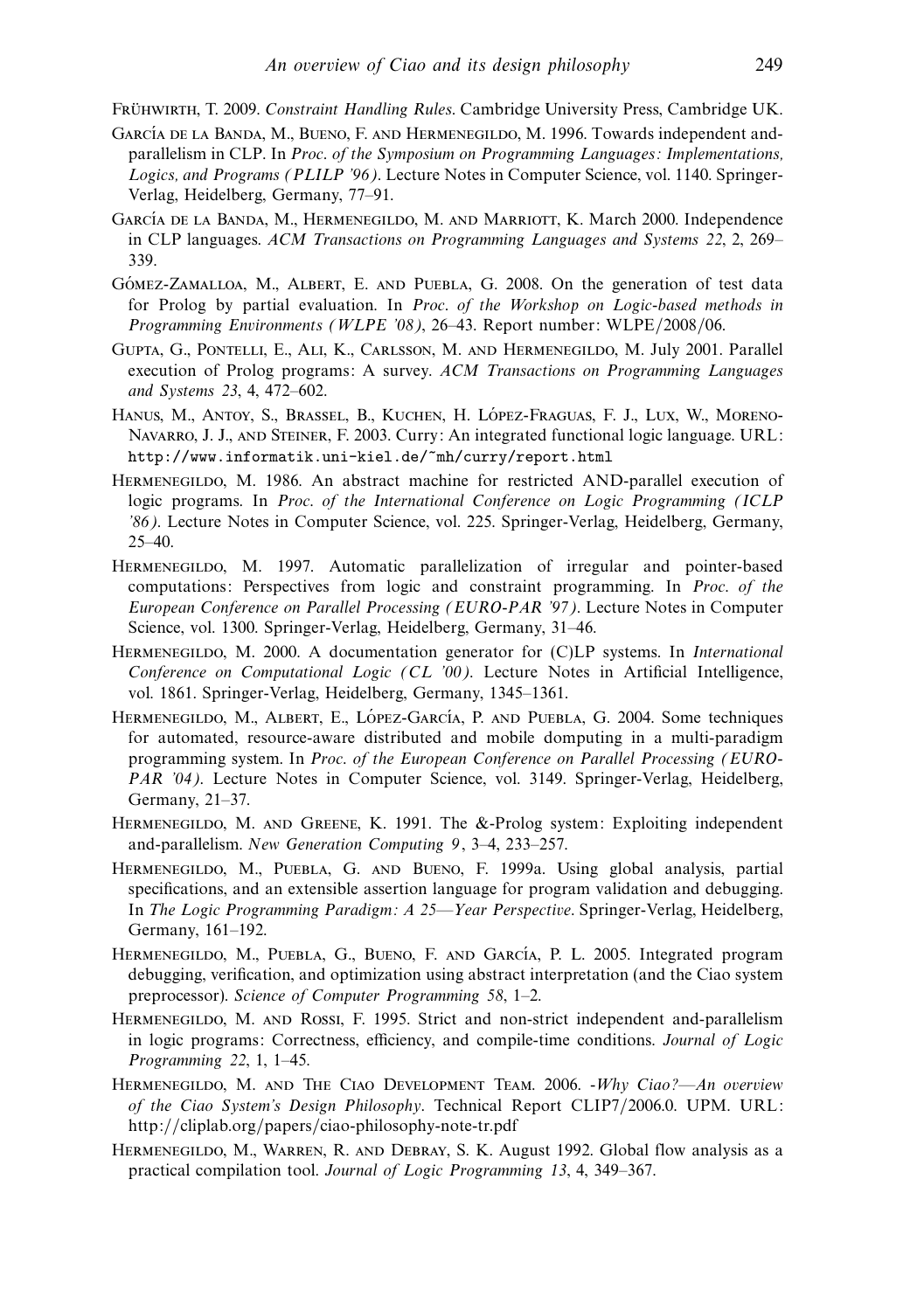- HERMENEGILDO, M. et al. 1994. Some methodological issues in the design of CIAO—A generic, parallel, concurrent constraint system. In Principles and Practice of Constraint Programming. Lecture Notes in Computer Science, vol. 874. Springer-Verlag, Heidelberg, Germany, 123–133.
- HERMENEGILDO, M., BUENO, F., CABEZA, D., CARRO, M., GARCÍA DE LA BANDA, M., LÓPEZ-GARCÍA, P. AND PUEBLA, G. 1999b. The CIAO multi-dialect compiler and system: An experimentation workbench for future  $(C)LP$  systems. In *Parallelism and Implementation of* Logic and Constraint Logic Programming. Nova Science, Hauppauge NY, 65–85.
- Holzbaur, C. 1992. Metastructures vs. attributed variables in the context of extensible unification. In Proc. of the Symposium on Programming Languages: Implementations, Logics, and Programs (PLILP '92). Lecture Notes in Computer Science, vol. 631. Springer Verlag, Heidelberg, Germany, 260–268.
- Holzbaur, C. 1994. SICStus 2.1/DMCAI Clp 2.1.1 User's Manual. University of Vienna, Vienna, Austria.
- Hudak, P., Peyton-Jones, S., Wadler, P., Boutel, B., Fairbairn, J., Fasel, J., Guzman, M. M., Hammond, K., Hughes, J., Johnsson, T., Kieburtz, D., Nikhil, R., Partain, W. and Peterson, J. 1992. Report on the programming language haskell. Haskell Special Issue, ACM Sigplan Notices 27, 5, 1–164.
- Jim, T., Morrisett, J. G., Grossman, D., Hicks, M. W., Cheney, J. and Wang, Y. 2002. Cyclone: A safe dialect of c. In Proc. of the USENIX Annual Technical Conference, General Track, C. S. Ellis, Ed. USENIX, 275–288.
- KARP, A. AND BABB, R. 1988. A comparison of 12 parallel fortran dialects. IEEE Software, 5, 52–67.
- Lamport, L. and Paulson, L. C. May 1999. Should your specification language be typed? ACM Transactions on Programming Languages and Systems 21, 3, 502–526.
- LEAVENS, G. T., LEINO, K. R. M. AND MÜLLER, P. 2007. Specification and verification challenges for sequential object-oriented programs. Formal Aspects of Computing 19, 2, 159– 189.
- Logozzo, F. and Fahndrich, M. 2010. Clousot [online]. Accessed 15 March 2010, URL: http://msdn.microsoft.com/en-us/devlabs/dd491992.aspx
- LÓPEZ-GARCÍA, P., BUENO, F. AND HERMENEGILDO, M. 2010a. Automatic inference of determinacy and mutual exclusion for logic programs using mode and type information. New Generation Computing 28, 2, 117–206.
- LÓPEZ-GARCÍA, P., DARMAWAN, L. AND BUENO, F. 2010b. A framework for verification and debugging of resource usage properties. In Proc. of the Technical Communications of the International Conference on Logic Programming (ICLP), Leibniz International Proceedings in Informatics, vol. 7. Schloss Dagstuhl, 104–113.
- LÓPEZ-GARCÍA, P., HERMENEGILDO, M. AND DEBRAY, S. K. 1996. A methodology for granularity based control of parallelism in logic programs. Journal of Symbolic Computation, Special Issue on Parallel Symbolic Computation 21, 715–734.
- MERA, E., LÓPEZ-GARCÍA, P., CARRO, M. AND HERMENEGILDO, M. 2008. Towards execution time estimation in abstract machine-based languages. In Proc. of the Symposium on Principles and Practice of Declarative Programming (PPDP '08). ACM, New York, NY, 174–184.
- MERA, E., LÓPEZ-GARCÍA, P. AND HERMENEGILDO, M. 2009. Integrating software testing and run-time checking in an assertion verification framework. In Proc. of the International Conference on Logic Programming (ICLP '09). Lecture Notes in Computer Science, vol. 5649. Springer-Verlag, Heidelberg, Germany, 281–295.
- Morales, J., Carro, M. and Hermenegildo, M. 2004. Improving the compilation of Prolog to C using moded types and determinism information. In Proc. of the International Symposium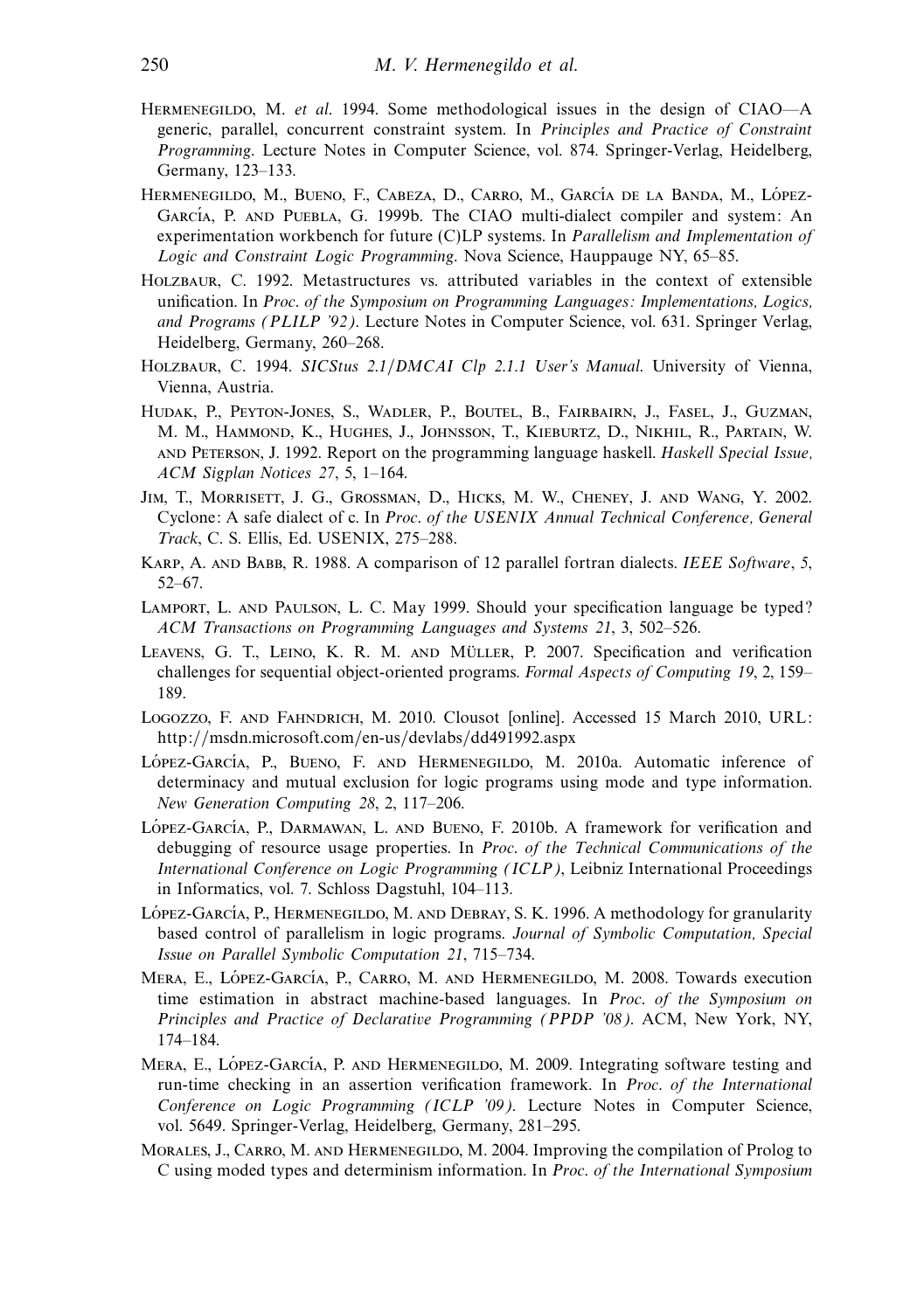on Practical Aspects of Declarative Languages (PADL '04). Lecture Notes in Computer Science, vol. 3057. Springer-Verlag, Heidelberg, Germany, 86–103.

- Morales, J., Carro, M. and Hermenegildo, M. 2008. Comparing tag scheme variations using an abstract machine generator. In *Proc. of the Symposium on Principles and Practice* of Declarative Programming (PPDP '08). ACM, New York, NY, 32–43.
- MORALES, J., CARRO, M. AND HERMENEGILDO, M. October 2009. Description and optimization of abstract machines in a dialect of Prolog. Technical Report CLIP4/2009.0. School of Computer Science, Technical University of Madrid.
- Mozilla. 2008. Tamarin Project [online]. 15 March 2010, URL: http://www.mozilla.org/ projects/tamarin/
- Muthukumar, K., Bueno, F., de la Banda, M. G. and Hermenegildo, M. February 1999. Automatic compile-time parallelization of logic programs for restricted, goal-level, independent and-parallelism. Journal of Logic Programming 38, 2, 165–218.
- Muthukumar, K. and Hermenegildo, M. 1990. The CDG, UDG, and MEL methods for automatic compile-time parallelization of logic programs for independent and-parallelism. In Proc. of the International Conference on Logic Programming (ICLP '90). MIT Press, Cambridge, MA, 221–237.
- Muthukumar, K. and Hermenegildo, M. 1991. Combined determination of sharing and freeness of program variables through abstract interpretation. In Proc. of the International Conference on Logic Programming (ICLP '91). MIT Press, Cambridge, MA, 49–63.
- Muthukumar, K. and Hermenegildo, M. July 1992. Compile-time derivation of variable dependency using abstract interpretation. Journal of Logic Programming 13, 2–3, 315–347.
- Naish, L., Dart, P. W. and Zobel, J. 1989. The NU-Prolog debugging environment. In Proc. of the International Conference on Logic Programming (ICLP '89), A. Porto, Ed. MIT Press, Cambridge, MA, 521–536.
- NAVAS, J., MERA, E., LÓPEZ-GARCÍA, P. AND HERMENEGILDO, M. 2007. User-definable resource bounds analysis for logic programs. In *Proc. of the International Conference on Logic* Programming (ICLP '07). Lecture Notes in Computer Science, vol. 4670, 348–363.
- Necula, G. C., Condit, J., Harren, M., McPeak, S. and Weimer, W. 2005. Ccured: Typesafe retrofitting of legacy software. ACM Transactions on Programming Languages and Systems 27, 3, 477–526.
- Olmedilla, M., Bueno, F. and Hermenegildo, M. 1993. Automatic exploitation of nondeterminate independent and-parallelism in the basic andorra model. In *Proc. of the* Workshop on Logic Program Synthesis and Transformation (LOPSTR '93). Workshops in Computing. Springer-Verlag, Heidelberg, Germany, 177–195.
- Pietrzak, P., Correas, J., Puebla, G. and Hermenegildo, M. 2006. Context-sensitive multivariant assertion checking in modular programs. In Proc. of the Conference on Logic for Programming Artificial Intelligence and Reasoning (LPAR '06). Lecture Notes in Computer Science, vol. 4246. Springer-Verlag, Heidelberg, Germany, 392–406.
- Pietrzak, P., Correas, J., Puebla, G. and Hermenegildo, M. 2008. A practical type analysis for verification of modular Prolog programs. In Proc. of the Symposium on Partial Evaluation and Semantics- Based Program Manipulation (PEPM '08). ACM, New York, NY, 61–70.
- PINEDA, A. AND BUENO, F. 2002. The O'Ciao approach to object oriented Logic programming. In Proc. of the Colloquium on Implementation of. Constraint and LOgic Programming Systems (CICLOPS '02).
- Puebla, G., Albert, E. and Hermenegildo, M. 2006. Abstract interpretation with specialized definitions. In Proc. of the International Static Analysis Symposium (SAS '06). Lecture Notes in Computer Science, vol. 4134. Springer-Verlag, Heidelberg, Germany, 107–126.
- Puebla, G., Bueno, F. and Hermenegildo, M. 2000a. A generic preprocessor for program validation and debugging. In Proc. of the Analysis and Visualization Tools for Constraint